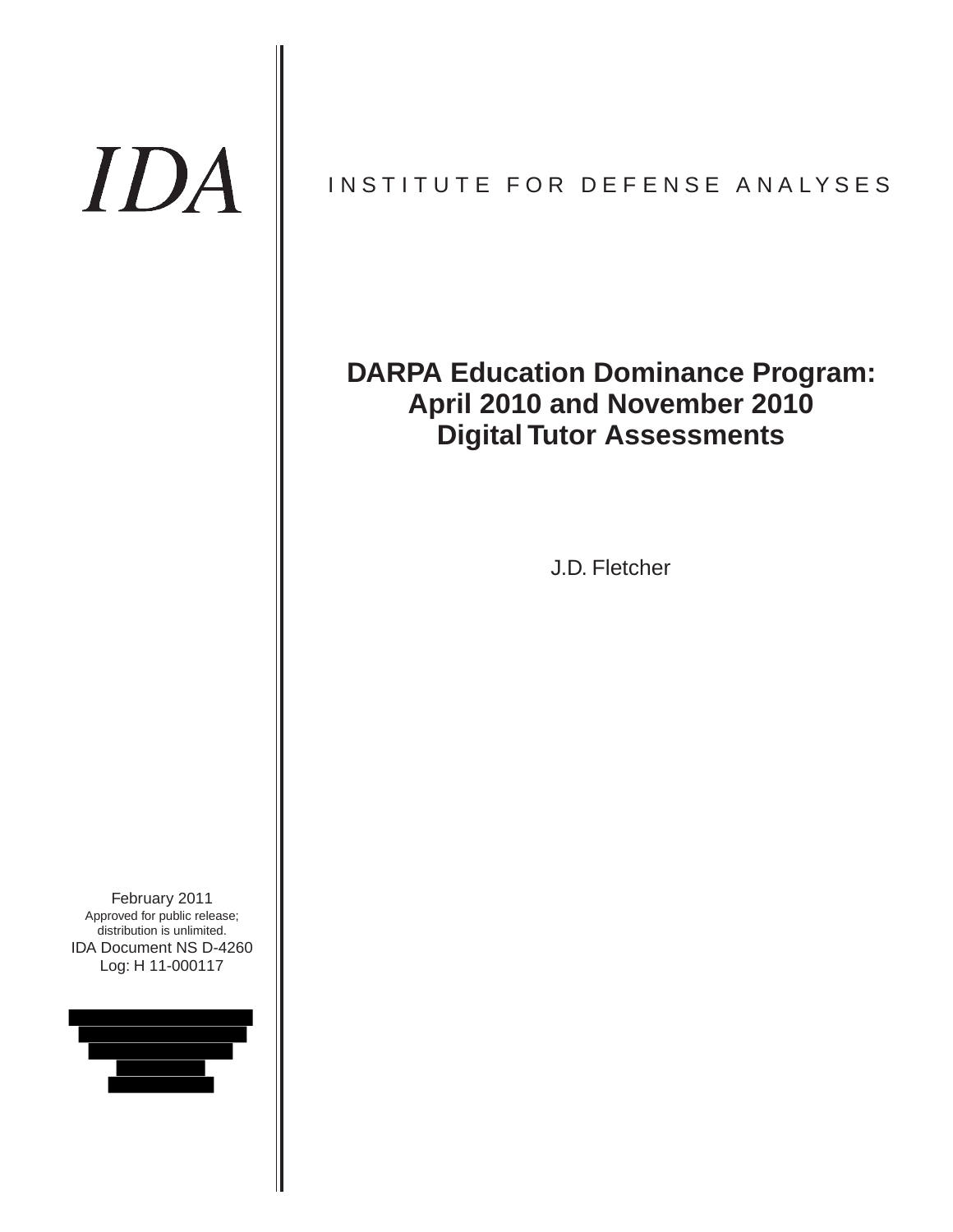

*The Institute for Defense Analyses is a non-profit corporation that operates three federally funded research and development centers to provide objective analyses of national security issues, particularly those requiring scientific and technical expertise, and conduct related research on other national challenges.*

#### **About This Publication**

**This work was conducted by the Institute for Defense Analyses (IDA) under contract DASW01-04-C-0003, Task DA-2-2896, "Technical Review and Analyses for Education Dominance," for the Defense Advanced Research Projects Agency (DARPA). The views, opinions, and findings should not be construed as representing the official position of either the Department of Defense or the sponsoring organization.**

**Copyright Notice © 2011 Institute for Defense Analyses 4850 Mark Center Drive, Alexandria, Virginia 22311-1882 • (703) 845-2000.**

**This material may be reproduced by or for the U.S. Government pursuant to the copyright license under the clause at DFARS 252.227-7013 (NOV 95).**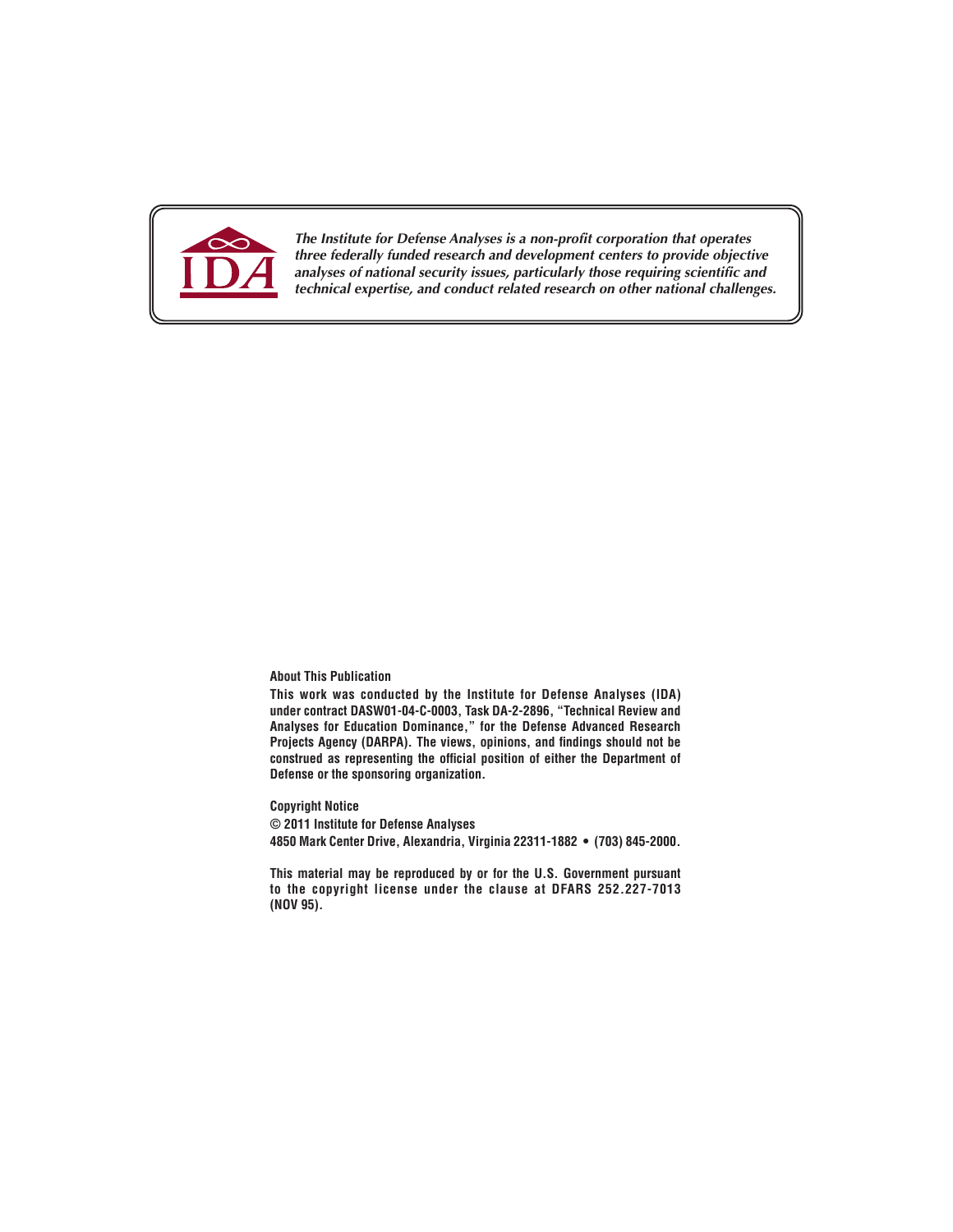## INSTITUTE FOR DEFENSE ANALYSES

IDA Document NS D-4260

# **DARPA Education Dominance Program: April 2010 and November 2010 Digital Tutor Assessments**

J.D. Fletcher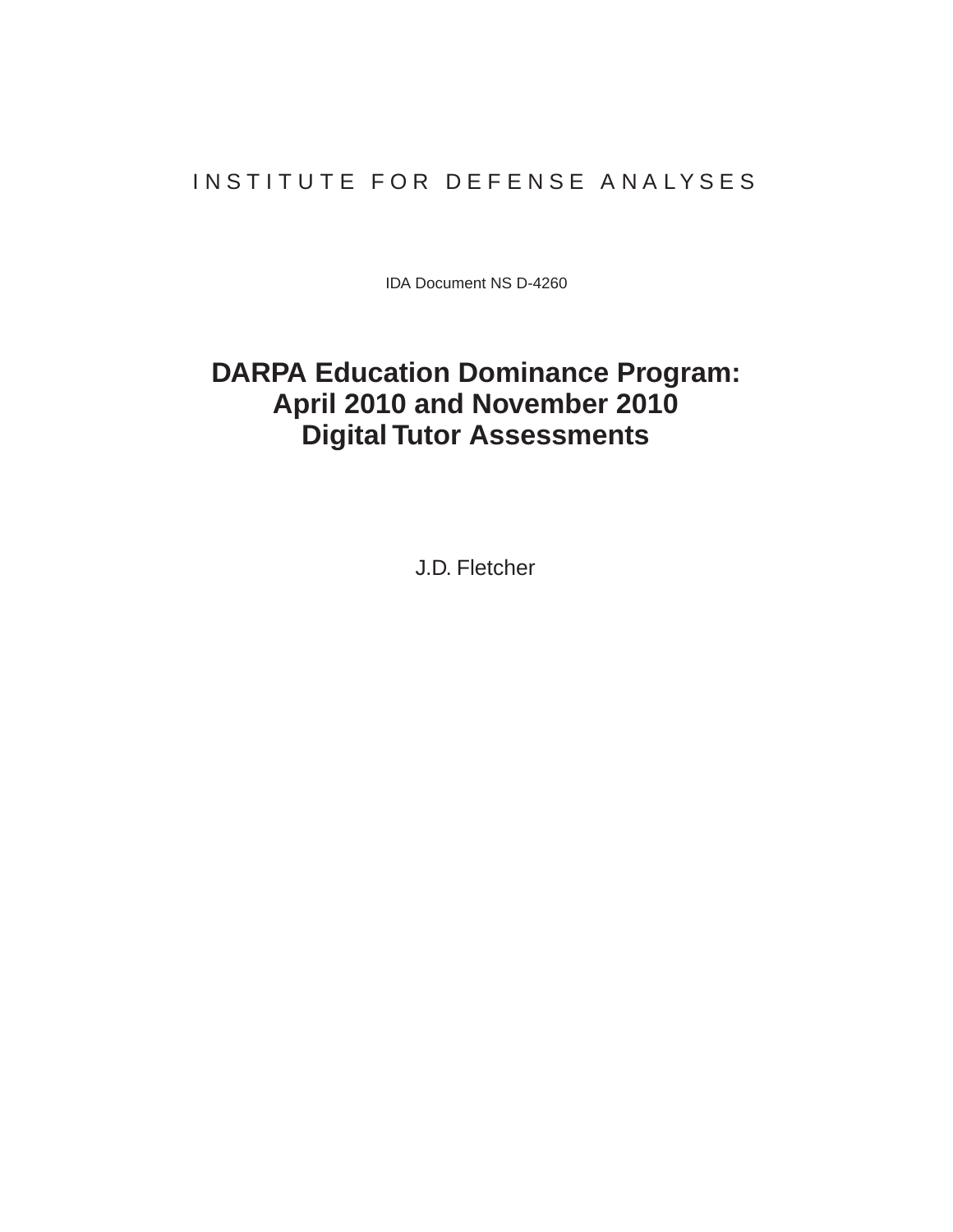## **Summary**

This report presents findings from two assessments of the Digital Tutor (DT) being developed by the Education Dominance Program of the Defense Advanced Research Projects Agency (DARPA). This tutor is providing initial specialized skill training ("A" school and some additional "C" school training) for the Navy's Information Systems Technology (IT) rating. DT instruction is conducted as a spiral curriculum in which material initially presented is reiteratively elaborated and deepened in the light of additional course material, which itself is similarly elaborated and deepened.

The assessments determined how well the DT was meeting IT training requirements and preparing students for Fleet IT duties. These assessments were performed in April 2010 with the 4 weeks of DT training then available for student use and again in November 2010 with another group of students who had completed the 7 weeks of DT training then available. Both assessments were performed at the Navy's Center for Information Dominance (CID), Corry Station, Pensacola, Florida.

The April assessment used a Written Knowledge test to compare IT knowledge acquired by the 4-week DT students with that of students who had finished the "A" school Integrated Learning Environment (ILE) training, which takes on average 8 weeks to complete. The DT students scored significantly higher than ILE students with an effect size of 2.81 standard deviations ("sigmas") on the knowledge test. The DT students also scored significantly higher, with an effect size of 1.25 standard deviations, than CID IT instructors on the test.

The November assessment compared IT capabilities of four groups: the 7-week DT students, students who had completed ILE training, IT of the Future (IToF) students who had completed its 19 weeks of training, and CID IT instructors. The assessment again used a Written Knowledge test, which was taken by all four groups. DT and IToF students also performed Practical Troubleshooting exercises, networked Packet Tracer exercises, both of which used real world problems taken from the Fleet, and interviews by a three-member Oral Examination Board whose members did not know from which of the two training programs the interviewees were drawn.

The DT students outscored

- ILE students on the Written Knowledge test, with an effect size of 4.68.
- IToF students, with an effect size of 1.95.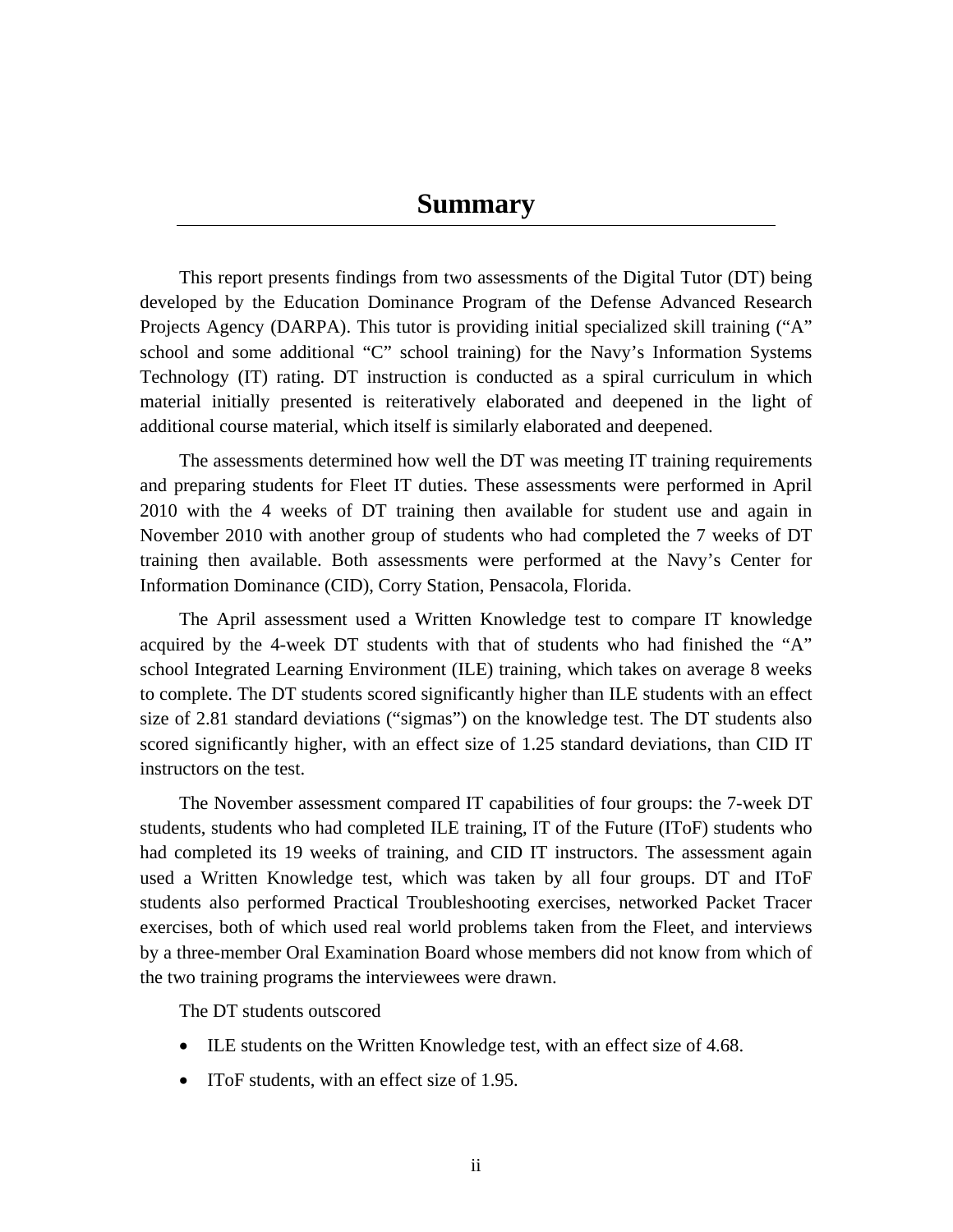- Instructors, with an effect size of 1.35.
- IToF students in the Practical Troubleshooting exercises, with an effect size of 1.90.
- IToF students in the Packet Tracer exercises, with an effect size of 0.74 for scores not weighted for difficulty and an effect size of 1.00 for scores that were weighted for difficulty.
- IToF students on the Oral Reviews, with an overall effect size of 1.34.

Scores of the DT students on the Written Knowledge test accounted for about 40% of the variance in their scores on the Practical Troubleshooting exercises, indicating that the spiral approach taken by the DT curriculum is successfully preparing students to apply their newly acquired knowledge in practice.

Summary findings are that the DT training will:

- Provide the knowledge and practical skills necessary to perform IT duties required by CID training and needed to perform Navy IT operational duties.
- Provide its students with considerably more IT knowledge and skills in substantially less time than IToF or ILE training.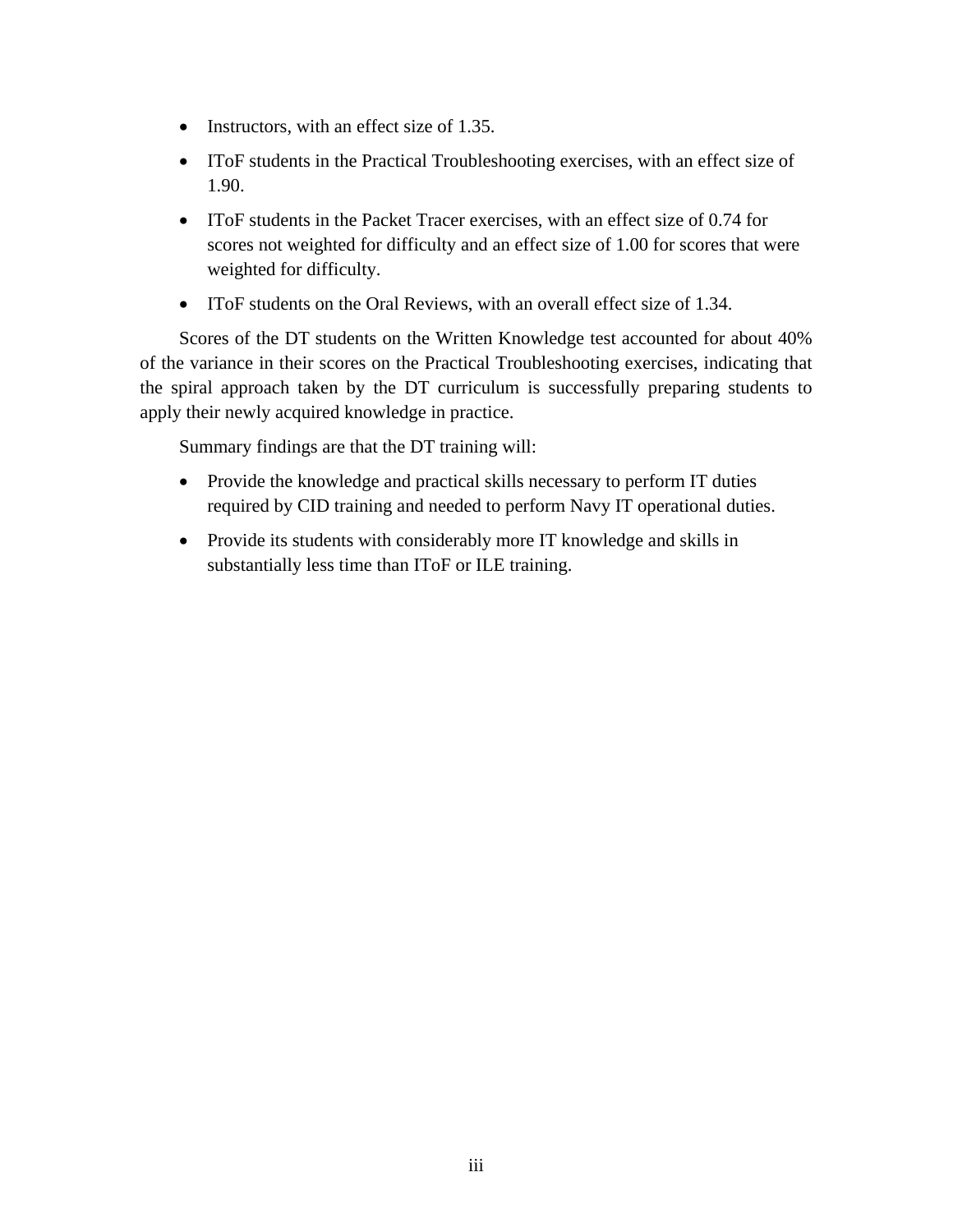# **Contents**

| 1. |                |                |  |
|----|----------------|----------------|--|
| 2. |                |                |  |
| 3. |                |                |  |
|    | $\mathsf{A}$ . |                |  |
|    | B.             |                |  |
|    | C.             |                |  |
| 4. |                |                |  |
|    | A.             |                |  |
|    | B.             |                |  |
|    |                |                |  |
|    |                |                |  |
|    |                |                |  |
|    |                |                |  |
|    | $C_{\cdot}$    |                |  |
|    |                |                |  |
|    |                | $2^{\circ}$    |  |
|    |                | $\mathcal{E}$  |  |
|    |                | $\mathbf{4}$ . |  |
| .5 |                |                |  |
|    |                |                |  |
|    |                |                |  |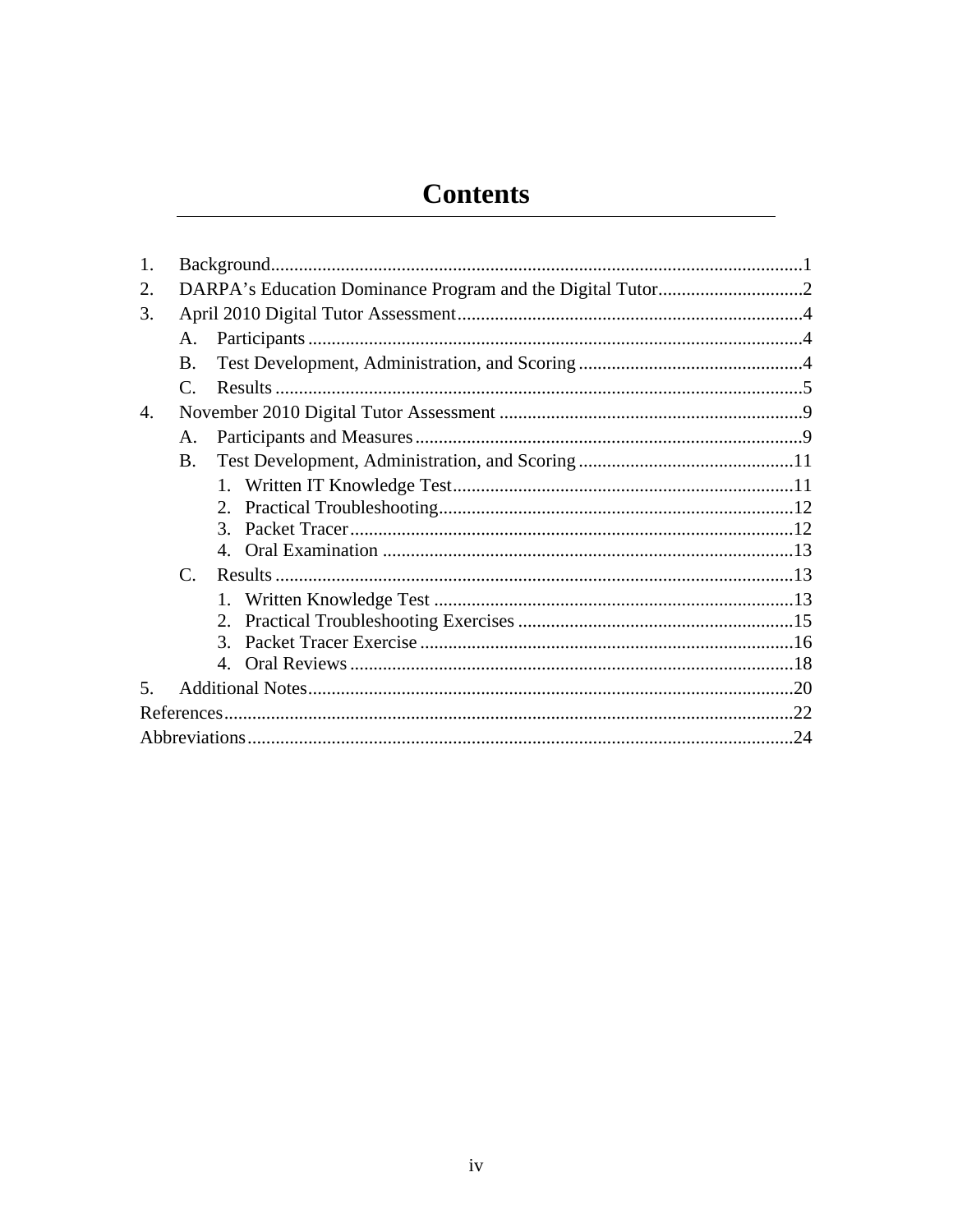The benefits of tutorial instruction—one tutor for one student—have long been noted (e.g., Bloom 1984; Fletcher 1990; Graesser and Person 1994; Graesser, D'Mello, and Cade 2009). These benefits include intense interactivity and time on task; high learner motivation; and the efficiencies of instruction specifically tailored to learner needs, interests, and capabilities. This approach has been deemed an instructional imperative but, with a few critical exceptions, an economic impossibility (Scriven 1975). The advent of computer technology and adaptive computer-based instruction promises to make it affordable.

Tutorial instruction delivered by computer also promises to reliably (and affordably) compress the many years needed by military technicians to develop high levels of technical expertise into a few months. Efforts to realize this promise has been supported since the late 1960s, much of it sponsored by the Department of Defense (e.g., Brown, Burton, & Bell 1975, Carbonell 1970; Fletcher 2009; Luckin, Koedinger, and Greer 2007; Psotka, Massey, and Mutter 1988; Sleeman and Brown 1982). It is a fundamental objective of DARPA's Education Dominance program.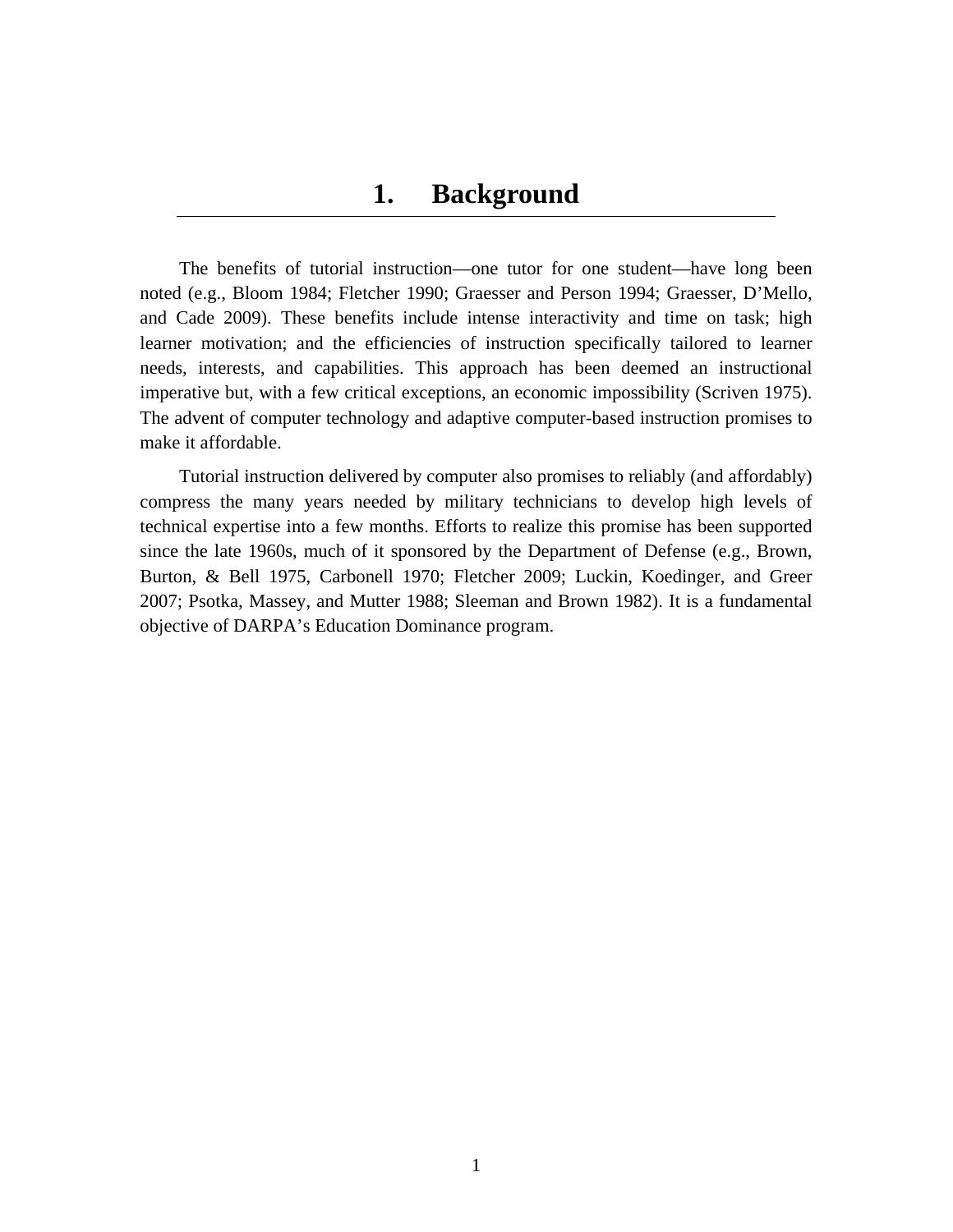# **2. DARPA's Education Dominance Program and the Digital Tutor**

DARPA's Education Dominance Program is developing techniques of instruction that reach beyond memorization and straightforward application of facts and procedures to develop deeper conceptual and analytical understanding of technical subjects. This understanding has been shown to enable long-term retention and transfer of knowledge and skills, as well as their creative application in dealing with the novel and unexpected situations that inevitably arise in military operations (Wisher, Sabol, and Ellis 1999, Kiszley 2007). For this reason, the program employs a spiral curriculum approach in which material initially presented is reiteratively elaborated and deepened in the light of additional course material, which itself is similarly elaborated and deepened as the instruction proceeds.

Noting that large differences can be observed and measured in student learning produced by different teachers, DARPA, through its research contractor, is analyzing and then capturing in computer technology the best practices of expert human tutors. Its goals are to develop a Digital Tutor (DT) that, in a matter of months, produces individuals with the knowledge and skills of experts possessing many years of experience and then to implement this capability as a core component of Navy training.

After a review of many critical military training programs, DARPA focused its effort on the initial specialized skill training ("A" school training) used to prepare and qualify sailors for the Navy Information Systems Technician (IT) rating. The tutor that is now under development will provide 16 weeks of IT training. DARPA tasked the Institute for Defense Analyses (IDA), as a Federally Funded Research and Development Center for the Office of the Secretary of Defense, to provide independent assessments of progress and development of this DT. Thus far, IDA has conducted three such assessments.

The first assessment (Phase 1 IWAR) was conducted over a 5-week period in July-August 2009. It compared the knowledge and skills of Navy ITs who had many years of Fleet experience with those of students who had less than a year of Navy experience but who had completed 16 weeks of IT training using the Education Dominance curriculum. One week of the DT itself, which was then available, was included in this training. Expert human tutors who were also expert in specific topics of the curriculum delivered the remaining 15 weeks of training. The Education Dominance students were found to be superior in knowledge, measured by scores on a written test, and in practical skills,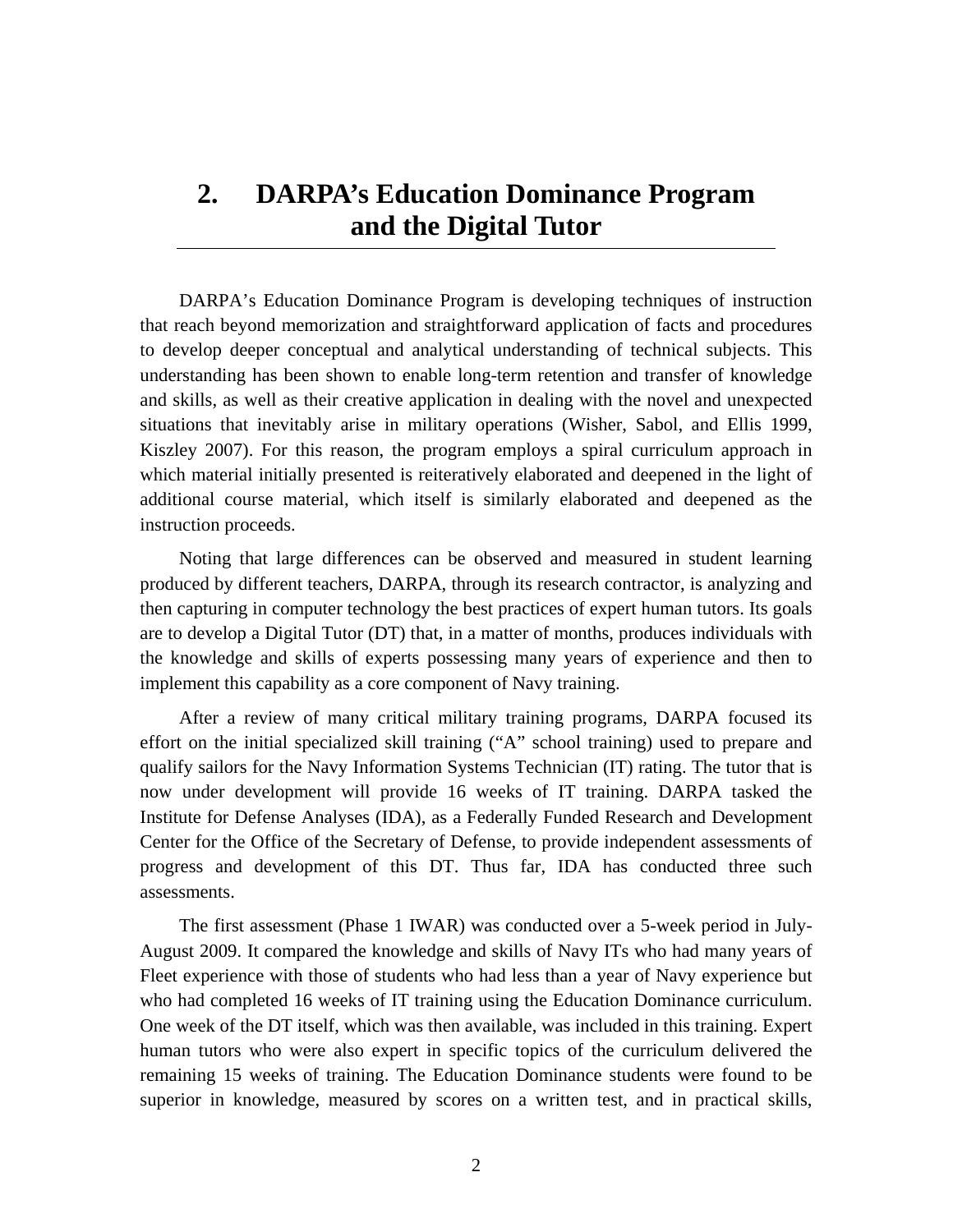measured by performance of troubleshooting tasks using Navy IT equipment, to the knowledge and skills of Fleet ITs who averaged 7 years of experience in performing Navy IT duties (Fletcher 2010).

Two subsequent assessments were administered by IDA as the full digital version of the tutor was being developed. IDA administered the first of these in April 2010, assessing students who had completed the 4 weeks of DT training that was then available. Seven weeks of DT training were available in November 2010, and IDA administered the second assessment to another group of DT students at that time. Both assessments were conducted at the Navy Center for Information Dominance (CID), Navy Technical Training Center, Corry Station, Pensacola. This report summarizes findings from these two assessments.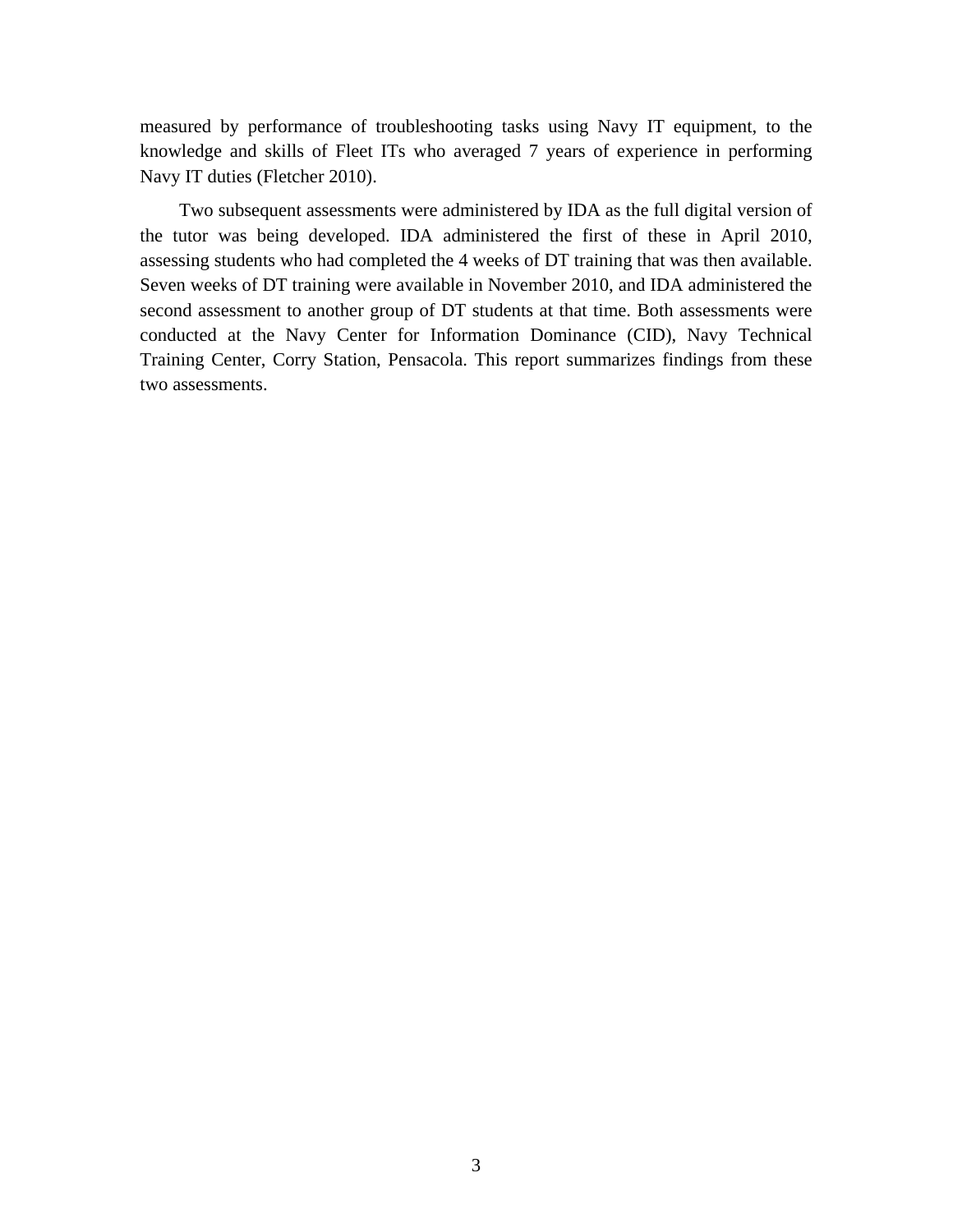The purpose of this assessment was to determine how well the 4 weeks of DT training then available were preparing students with the knowledge required by CID IT training and Fleet IT duties. This was primarily done by comparing the progress of DT students with that of other IT students using standard CID curriculum materials and approaches.

## **A. Participants**

IDA tested three groups:

- **20 DT students** who had completed 4 weeks of the planned 16-week DT course in the week prior to this assessment.
- **31 Integrated Learning Environment (ILE) students** who had completed that course in the week prior to this assessment. The ILE course is the current "A" school training intended to provide the knowledge and skills in information systems technology initially needed by Navy ITs. It is designed for 11 weeks of training but students complete it, on average, in about 8 weeks.
- **13 CID instructors**. Four of the instructors were drawn from the DT course and six were drawn from the ILE course.

Both groups of students were chosen at random from the IT "A" school students who were available when training began. The average age of both groups was about 20. The average Armed Forces Qualification Test (AFQT) percentile score for the DT students was 73.7, and the average for the ILE students was larger, at 78.3.

## **B. Test Development, Administration, and Scoring**

The April assessment consisted of a single "closed-book, closed-notes" written test of IT knowledge. The test was intended to be sufficiently difficult to avoid ceiling effects (too many scores near the maximum) and floor effects (too many scores near zero). It was arbitrarily divided into two parts. Part 1 consisted of 63 items; Part 2 consisted of 89 items—152 items in all. Participants were given 90 minutes to finish each part, with a 30 minute break between. Nearly all participants finished each part in less than an hour.

IDA assembled the test from items collected from

51 items comprised in a test produced earlier by CID.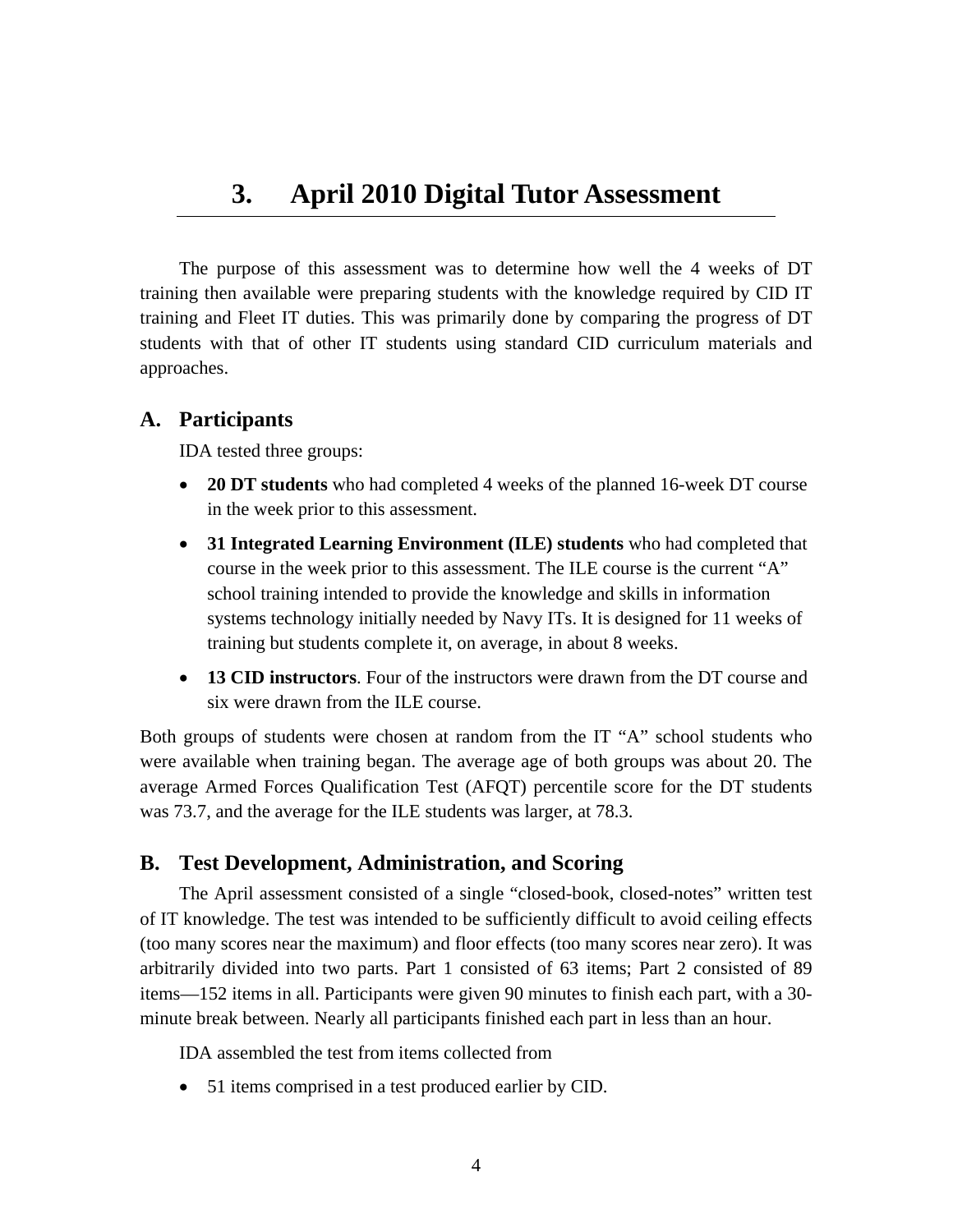- 25 items produced by CID instructors for this occasion.
- 5 items added by IDA.
- 93 items prepared by the DT developer.

This process yielded a pool of 174 items. The items were vetted in detail by four members of the IDA research staff specializing in IT issues. IDA edited errors and reformatted a number of items. Duplicates were discarded along with other items that were judged too ambiguous to adapt or use, yielding a test of 152 items. Topics covered by the test were:

- **•** Hardware.
- Number Systems.
- General Networking Concepts.
- Windows Operating System.
- Windows Permissions.
- User Accounts.
- File and Folder Sharing.
- Internet Protocol.
- Domains.
- Group Policy.
- Active Directory.

Of the 152 items, 25 were assigned partial credit and were scored 0, 1, or 2 points, so the test had a maximum test score of 177 points. Examples of these 2-point questions are "Name 2 examples of…" and "Explain the purpose of...."

IDA also administered the test to four members of its own IT support staff. Their comments on the test were useful and incorporated in the test. Overall, they judged it to be a reasonable and balanced assessment of IT knowledge.

Test administration at the CID was proctored by CID instructors and IDA personnel. The test was graded by three of the IDA researchers who had earlier vetted the test items. Open-answer questions were discussed by all graders to ensure consistency in the scoring.

#### **C. Results**

Means, standard deviations, and numbers of observations (*N*) are shown in Tables 1–3. Probabilities that the observed differences might have occurred by chance are shown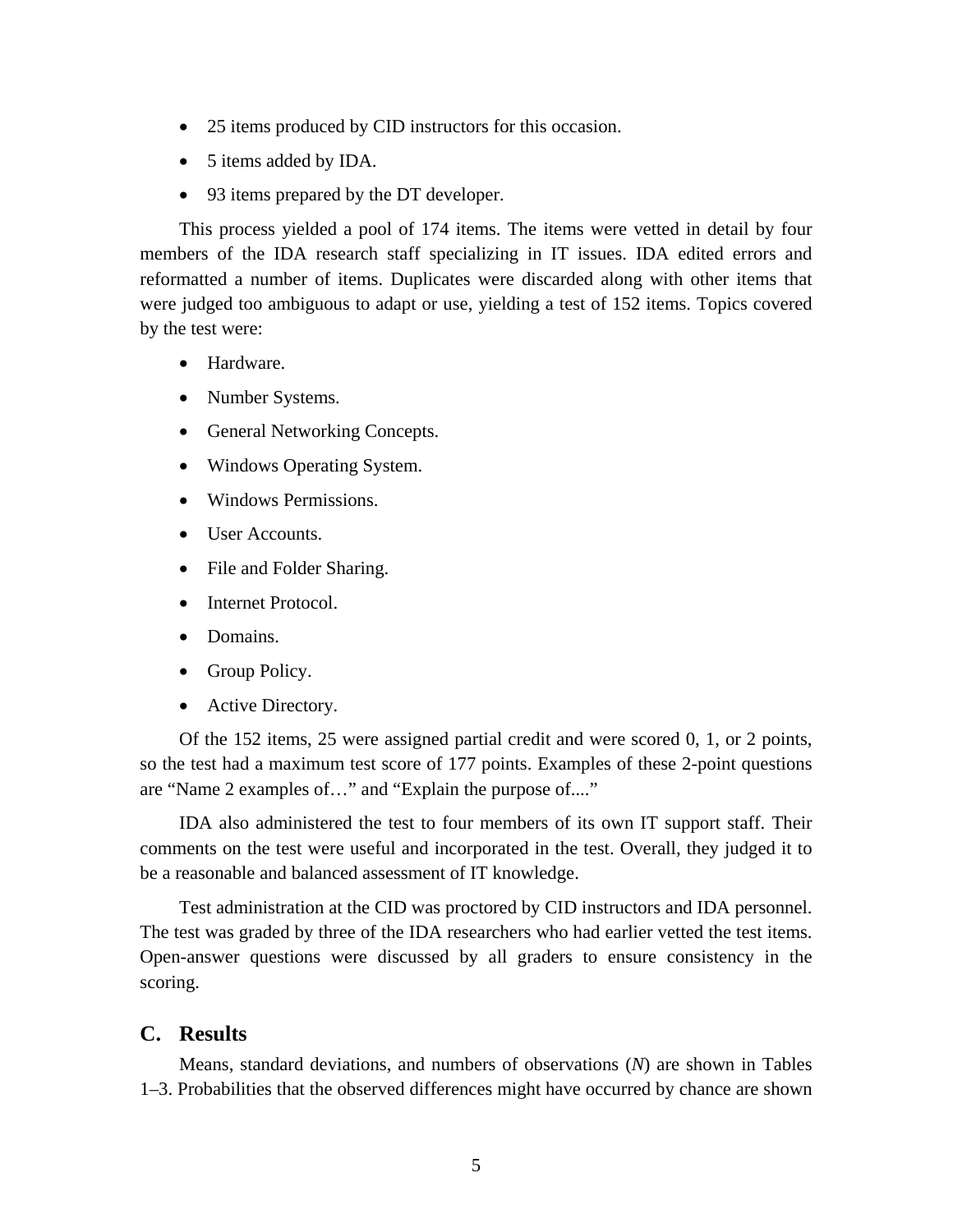if they were judged to be statistically significant (for this purpose, a probability of occurring by chance less than 0.05).

Effect sizes are also shown in the tables. Effect sizes directly estimate the magnitude of impact different treatments have on groups being compared. Effect sizes are sometimes called "sigmas" because they estimate effects in standard deviation units, which are usually signified by the Greek letter sigma in statistical notation. Influential discussions of effect size have been provided by Glass and McGaw (1980), Hedges and Olkin (1985), Cohen (1988), and Rosenthal (1991), among others.

There are several ways to calculate effect size, but Cohen's *d* appears to be the most common metric and is used here. It is roughly calculated as:

#### $d =$  (Mean of Group 1 – Mean of Group 2) / "Pooled" Standard Deviation.

This metric keys on the assumption that both groups under consideration provide estimates of the single population from which they are drawn, and therefore a pooled standard deviation is likely to be closer to that population's standard deviation than an estimate obtained from either of the groups alone. There are alternatives to this assumption, but common practice may suffice for this report. Cohen's *d* is generally more conservative than other measures of effect size.

Effect sizes measured by Cohen's *d* that are less than 0.20 are commonly assumed to indicate only minor effects, those between 0.20 and 0.40 are regarded as small but real, and those between 0.40 and 0.60 are considered moderate. Those between 0.60 and 0.80 are considered large. Those above 0.80 are deemed very large and occur rarely in assessing the effects of different instructional techniques. All the effect sizes reported in Tables 1–3 would be regarded as very large.

Tables 1–3 each report the pair-wise comparisons available given the three groups available for this assessment. All three tables show statistical and practical significance. The effect size of 2.81 reported in Table 1, which compared DT and ILE student test scores, is roughly equivalent to increasing the performance of 50th percentile students to about the 99th percentile. This result seems notable given that the DT students had received only 4 of the 16 weeks of instruction planned for the DARPA spiral curriculum compared with the average 8 weeks of instruction received by the ILE students as they completed their course.

The results and effect size of 1.25 reported in Table 2, which compared instructor and ILE student test scores, were about what one would expect—the instructors scored higher than ILE students on the knowledge test. The effect size of 1.26 reported in Table 3, however, was surprising. It shows that DT students scored significantly higher on the Knowledge Test than did the CID instructors.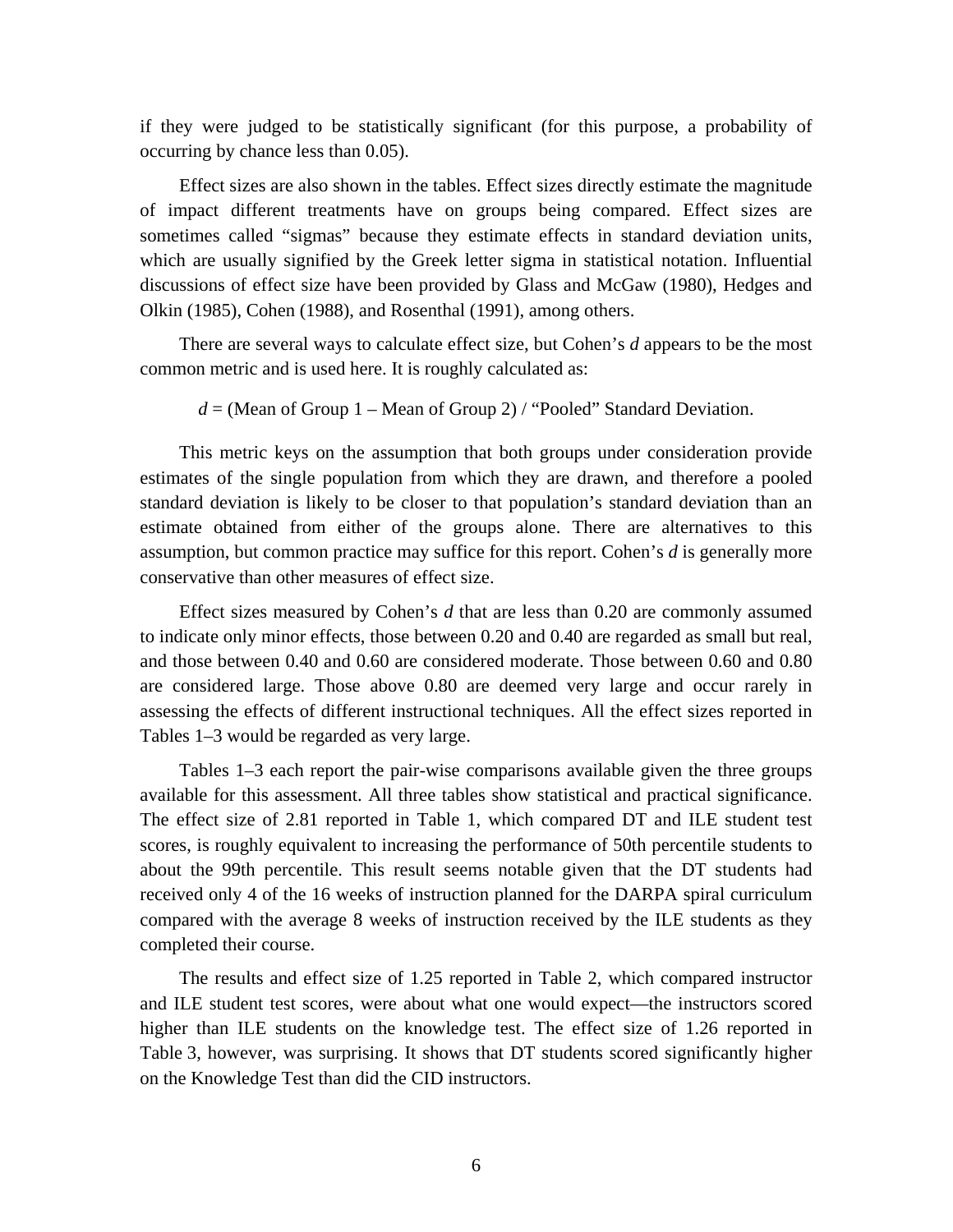| <b>Digital Tutor</b> |         |    | <b>Integrated Learning</b><br><b>Environment</b> |         |    | <b>Probability</b> | <b>Effect</b><br><b>Size</b> |
|----------------------|---------|----|--------------------------------------------------|---------|----|--------------------|------------------------------|
| Mean                 | Std Dev | Ν  | Mean                                             | Std Dev | N  |                    | (Sigma)                      |
| 128.4<br>(72.9%)     | 14.5    | 20 | 63.8<br>(36.3%)                                  | 27.0    | 31 | p < .01            | 2.81                         |

#### **Table 1. Comparison of DT student and ILE student test scores.**

#### **Table 2. Comparison of instructor and ILE student test scores.**

| <b>Instructors</b> |         |    | <b>Integrated Learning</b><br><b>Environment</b> |         |    | Probability | <b>Effect</b><br><b>Size</b> |
|--------------------|---------|----|--------------------------------------------------|---------|----|-------------|------------------------------|
| Mean               | Std Dev | Ν  | Mean                                             | Std Dev | Ν  |             | (Sigma)                      |
| 99.8<br>(56.7%)    | 34.0    | 10 | 63.8<br>(36.3%)                                  | 27.0    | 31 | p < .01     | 1.25                         |

#### **Table 3. Comparison of DT student and instructor test scores.**

| <b>Digital Tutor</b> |         |    |                 | <b>Instructors</b> |    | <b>Effect</b> |                        |
|----------------------|---------|----|-----------------|--------------------|----|---------------|------------------------|
| Mean                 | Std Dev | Ν  | Mean            | Std Dev            | N  | Probability   | <b>Size</b><br>(Sigma) |
| 128.4<br>(72.9%)     | 14.5    | 20 | 99.8<br>(56.7%) | 34.0               | 10 | p < .01       | 1.26                   |

Table 4 shows high, median, and low scores for the two groups.

**Table 4. High, median, and low test scores for DT and ILE students (from a maximum score of 177).** 

|     | High      | <b>Median</b> | Low      |
|-----|-----------|---------------|----------|
| DТ  | 151 (85%) | 131 (74%)     | 91 (51%) |
| ILE | 128 (72%) | 52 (29%)      | 23 (13%) |

Additional results are shown in Table 5, which compares the knowledge test scores of the four DT instructors with those of DT students. The table shows that the DT instructors outscored their students, even though the opposite result was obtained (Table 3) when *all* instructors were included in this comparison. The difference is not statistically different and far from conclusive, since data from so few instructors were available, but the possibility that DT instruction benefits instructors as well as their students seems of interest.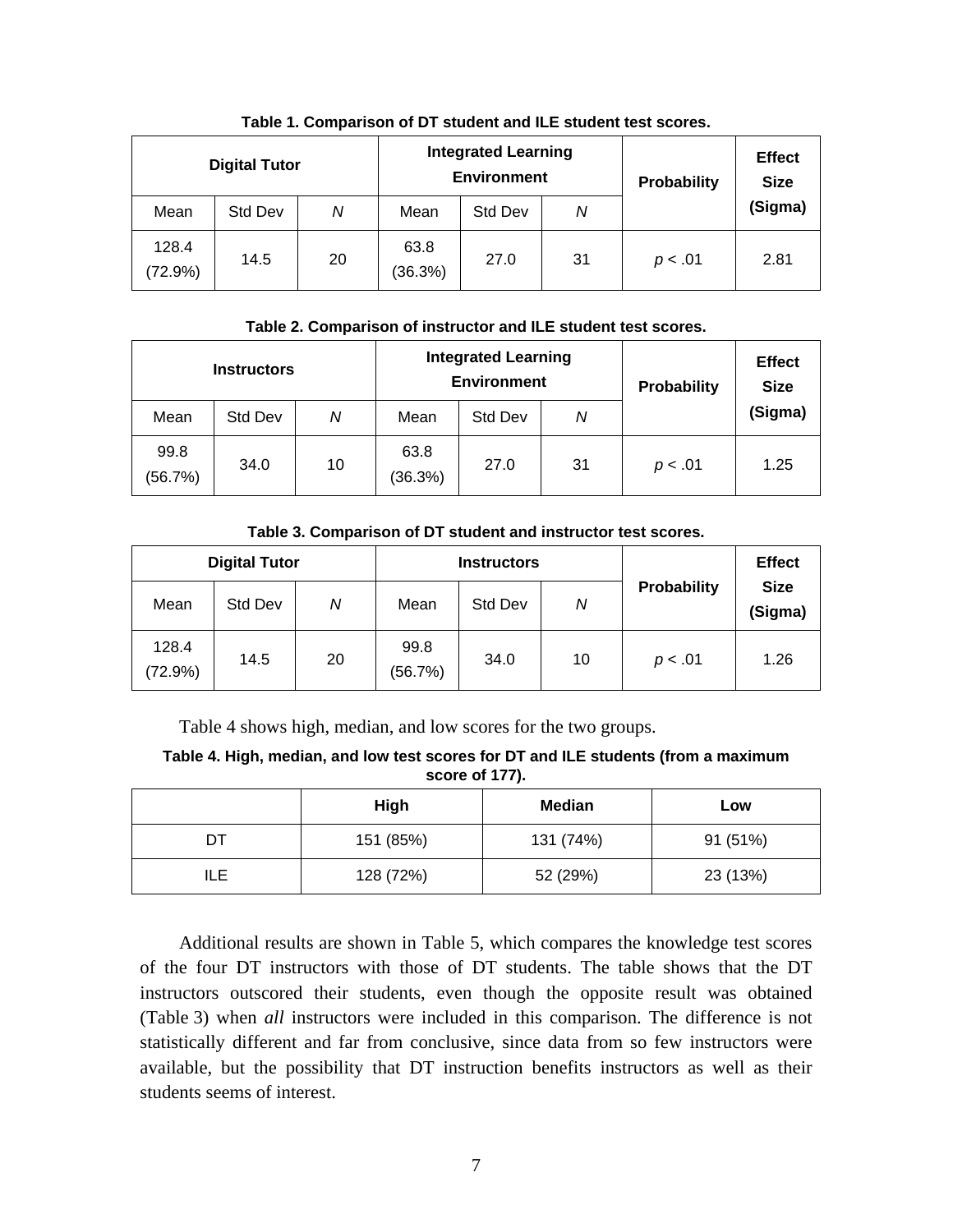|                  | <b>Digital Tutor Instructors</b> |   |                  | <b>Digital Tutor Students</b> |    | <b>Effect</b>             |                        |
|------------------|----------------------------------|---|------------------|-------------------------------|----|---------------------------|------------------------|
| Mean             | Std Dev                          | Ν | Mean             | Std Dev                       | N  | Probability               | <b>Size</b><br>(Sigma) |
| 133.5<br>(75.9%) | 21.2                             | 4 | 128.4<br>(72.9%) | 14.5                          | 20 | <b>Not</b><br>significant | 0.33                   |

**Table 5. Comparison of DT instructor and DT student test scores.** 

In sum, it appears that students using the DT are acquiring the knowledge needed to meet CID objectives and to perform Fleet IT duties. It also appears that the DT students are acquiring substantially more of this knowledge in considerably less time than ILE students.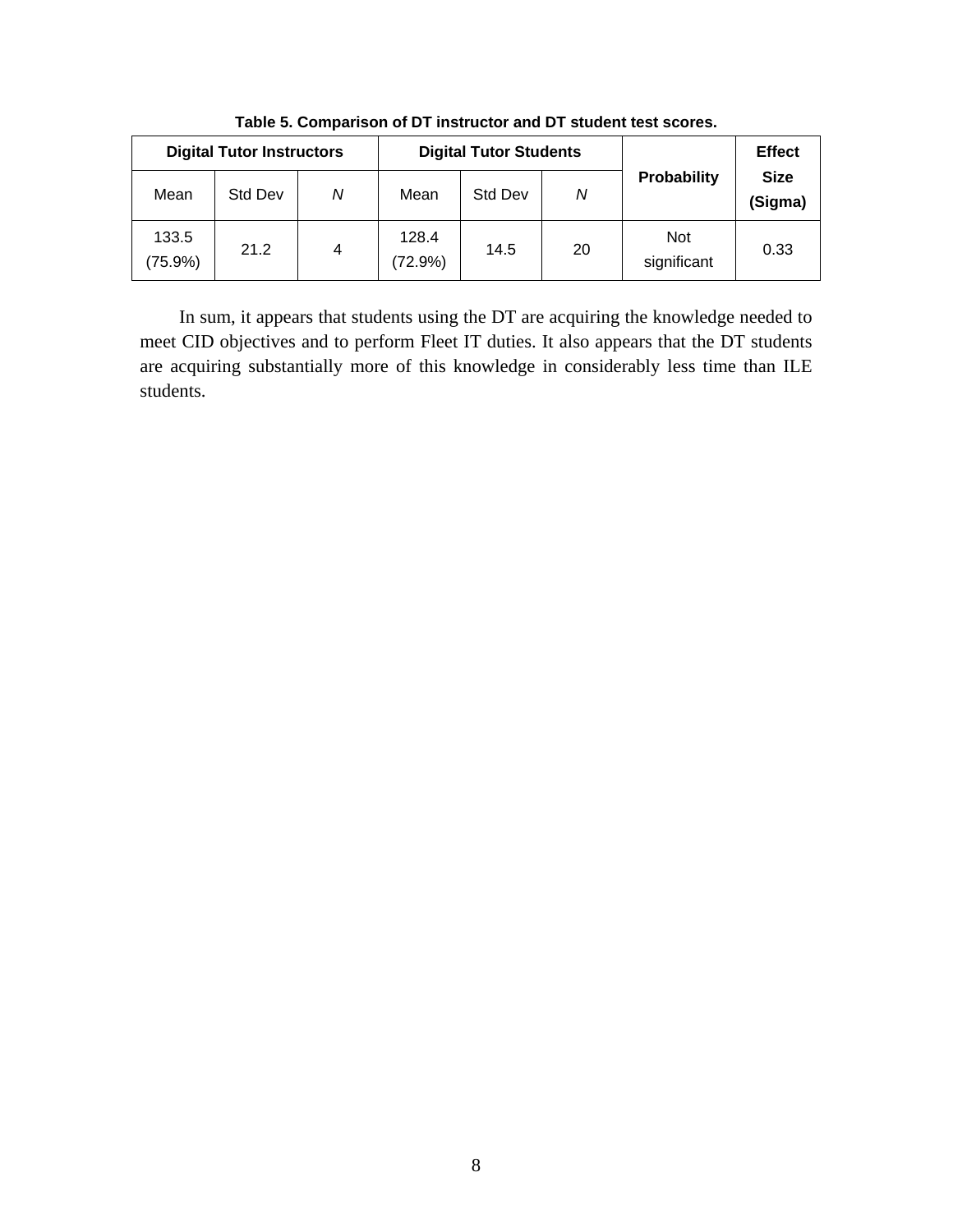## **4. November 2010 Digital Tutor Assessment**

The purpose of this assessment was to determine how well the 7 weeks of DT training then available was preparing students with the knowledge and, in addition, the practical troubleshooting skills required by CID IT training and Navy Fleet IT duties. Again, assessment was primarily accomplished by comparing the progress of DT students with that of IT students using other CID training materials and approaches.

### **A. Participants and Measures**

IDA tested four groups:

- **20 DT students** who had completed 7 weeks of the planned, spiral 16-week DT curriculum in the week prior to this assessment.
- **20 IT of the Future (IToF) students** who had completed the current 19-week version of that course. Like the ILE course, the IToF course is intended to provide the basic, "A" school training in information systems technology initially needed by Navy ITs.
- **18 Integrated Learning Environment (ILE) students** who had completed that course. It is designed for 11 weeks but students complete it, on average, in about 8 weeks. The ILE course is the current, "A" school training intended to provide the knowledge and skills in information systems technology initially needed by Navy ITs.
- **10 CID instructors from the ILE course**, all of whom had been trained to present subjects in the IToF course.

The average AFQT percentile score for the DT students was 76.75. It was 84.55 for the IToF students and 78.29 for the ILE students. Average and median age of each group was about 20. The DT and ILE students were selected at random from the IT "A" School pool. The median ILE AFQT score was 8 points higher than that of DT students. Sixteen of the 20 IToF students had enlisted under the Navy's Advanced Technical Field program, which requires higher AFQT scores. Their median AFQT score was 12.5 points higher than that of DT students.

Both the DT and IToF students completed their IT training the week before this assessment. All ILE students completed IT training within the 2 weeks before this assessment. Most of these students completed it the week before.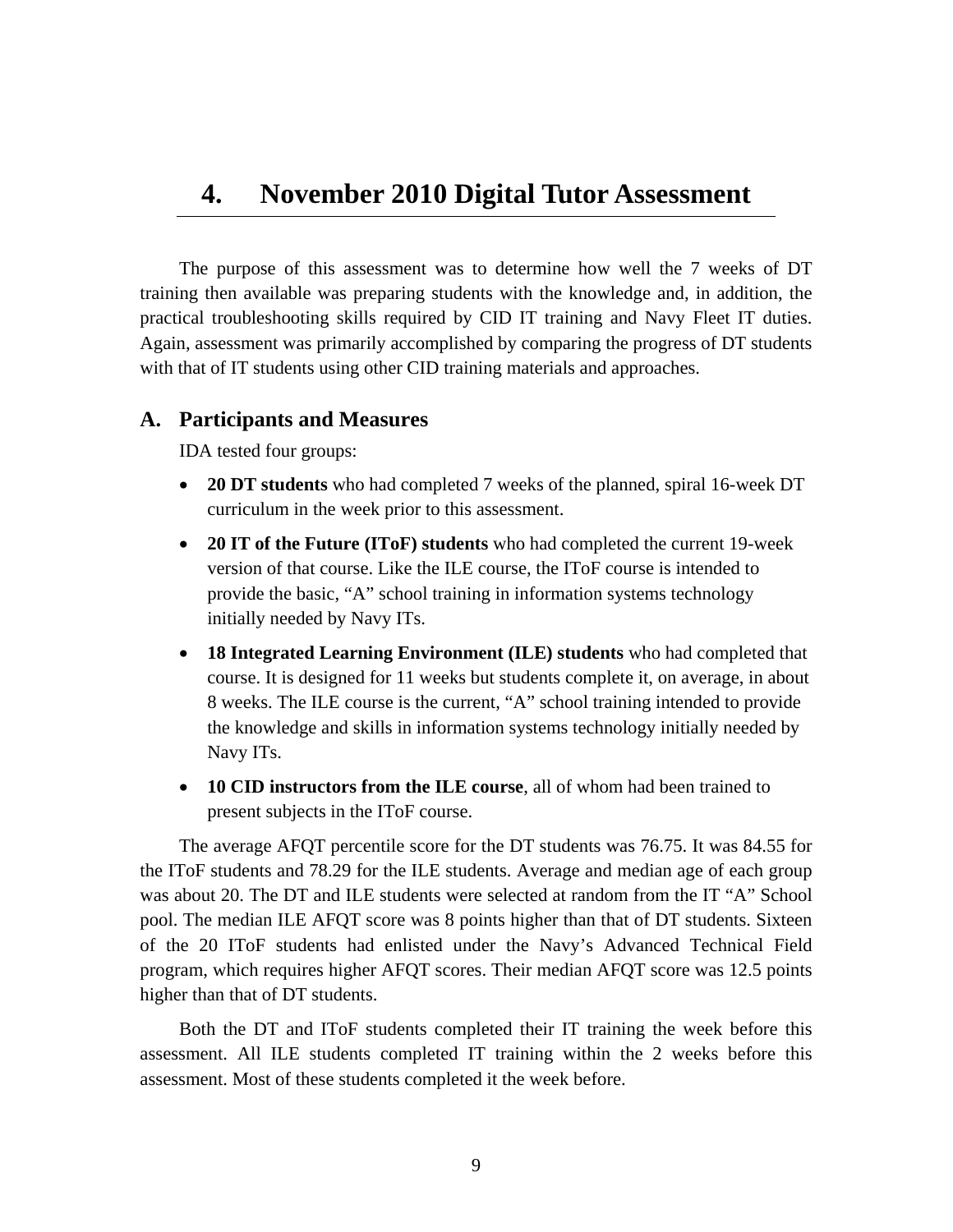IDA used four types of assessments:

- **Written Knowledge Test**—4 hours, delivered as two 90-minute parts to all four groups. The two parts covered different IT topics, but allocation of topics to parts was arbitrary. The topics covered were the following:
	- Hardware.
	- Number Systems.
	- General Networking Concepts.
	- Windows Operating System.
	- Windows Permissions.
	- User Accounts.
	- Windows Server (Printer).
	- File and Folder Sharing.
	- Internet Protocol.
	- Exchange Server.
	- Domains.
	- Domain Name System.
	- Group Policy.
	- Open Systems Interconnection Model.
	- Dynamic Host Configuration Protocol.
	- Active Directory.
- **Practical Troubleshooting Exercise—4** hours, 15 trouble tickets presented to DT and IToF students. Students, working individually, responded to trouble tickets that were adapted from a collection of about 20,000 that had not been solved aboard ships in the Fleet over the last 3 years. Problems were represented on two virtual networks. Each student started with the full set of problems within each network and was free to address them in any order. The students began with one network and one set of problems, solved those that they could, and then switched over to the other network. Students chose when to switch, but they could not go back to the first network after doing so. These procedures were adapted to accommodate the limited number of computer resources available. Students were permitted to use their class notes for this exercise on the assumption that they would have access to similar materials in their duty stations.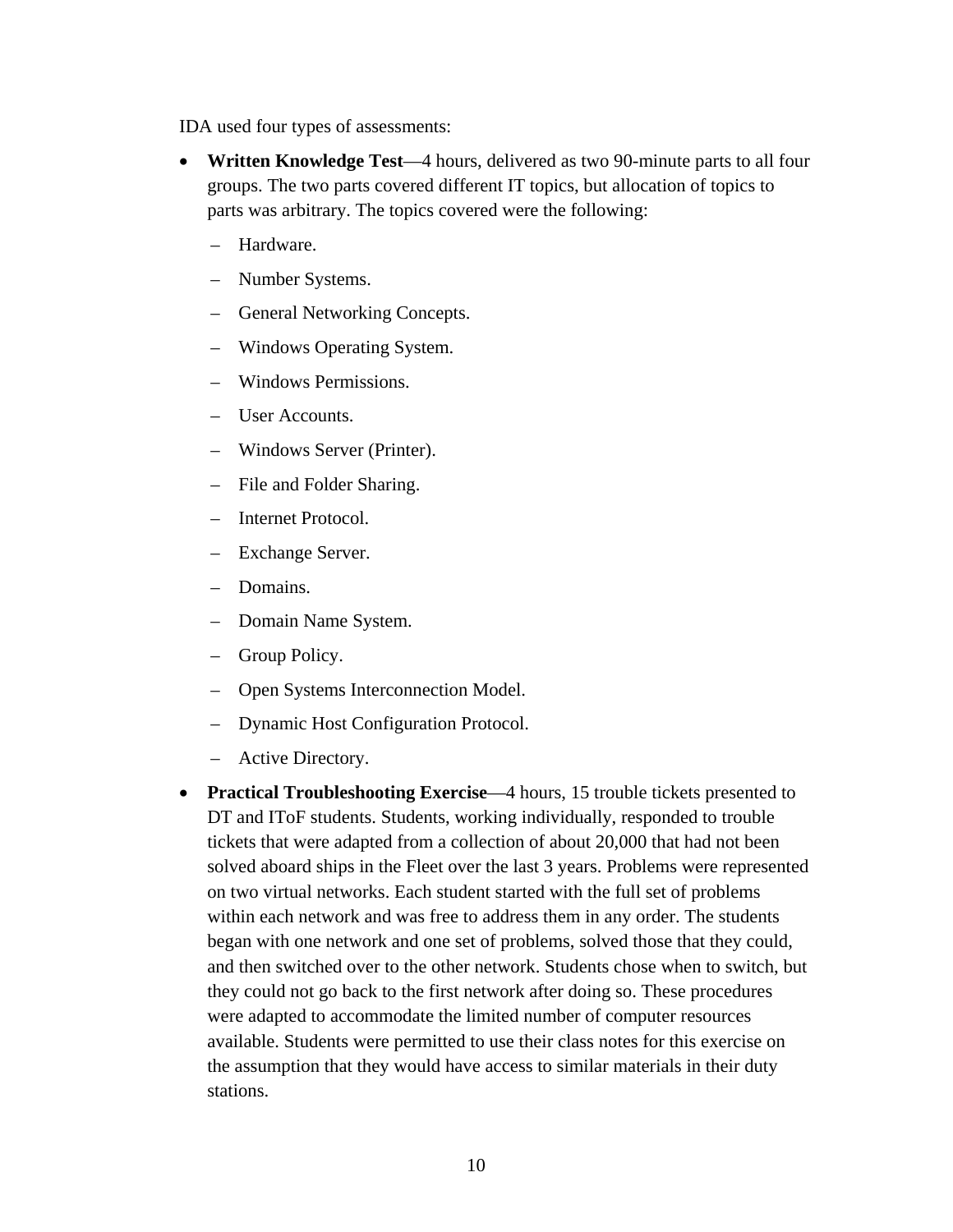- **Packet Tracer Exercise**—2 hours, 18 trouble tickets presented to DT and IToF students. Students, working individually, used Cisco's Packet Tracer software to resolve trouble tickets, again adapted from the Fleet database of 20,000. Packet Tracer is primarily a training aid, but it can be used for testing. It displays the network topology of a multiple-router environment, thereby enabling instruction and assessment to take place without a need for physical devices while providing more visibility and control over time than would otherwise be available. It simulates network traffic with continuous and real-time updating and control over underlying network logic and activity. Students began with the full set of 18 trouble tickets and were free to address them in any order they chose. Both groups of students had sufficient experience with the Packet Tracer program in training to use it in an assessment. The students were not permitted to use their class notes in this exercise.
- **Oral Examination Board**—20–30 minutes per student, 7 DT and 6 IToF students selected at random. The Board consisted of the Pacific Area of Responsibility (AOR) Lead for the Fleet Systems Engineering Team (FSET), an IT Chief Petty Officer, and a Fire Control Technician First Class Petty Officer all had been identified and selected for their IT knowledge and expertise. The examinations were "blind" in that members of the Board did not initially know which students came from which group, although differences between students from the two groups became evident as the Oral Examinations progressed.

As noted, the Written Knowledge test was administered to all four groups. The other three assessments were only administered to DT and IToF students.

## **B. Test Development, Administration, and Scoring**

As in the April assessment, the tests were intended to be sufficiently difficult to avoid ceiling effects (too many scores near the maximum) and floor effects (too many scores near zero).

All items on all tests were reviewed and screened by four members of the IDA research staff as well as the Pacific AOR Lead FSET.

At least one CID instructor and one IDA researcher proctored all testing

#### **1. Written IT Knowledge Test**

IDA assembled the Written Knowledge test from:

- 51 items produced by CID and administered in April 2009 to IT and DT students.
- 25 items produced by CID instructors for the DT testing in April 2010.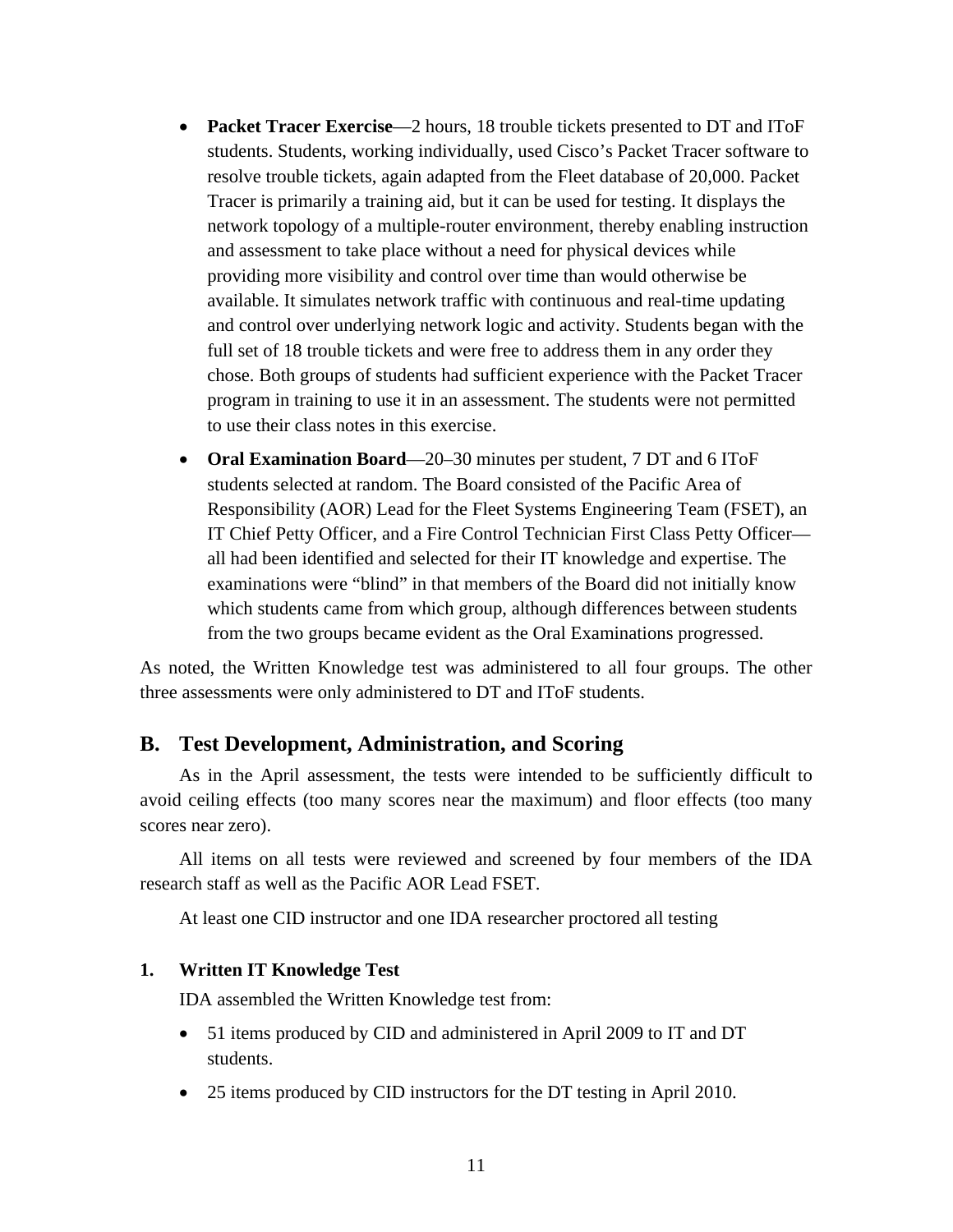- 20 items developed by IDA specifically for this test.
- Additional items developed or collected from various sources by DT technicians.

IDA edited errors and reformatted a number of items. Duplicate questions were discarded along with other items that were judged too ambiguous to adapt or use.

Part 1 and Part 2 of the Written Knowledge test had 143 and 150 questions, respectively. Twenty-five items on Part 1 and 6 items on Part 2 permitted partial credit and were scored 0, 1, or 2. In all, there were 293 questions on the Written Knowledge test with 324 points possible.

The Written Knowledge test was scored by IDA group members working together to ensure consistency and accuracy in grading—especially for the written, open-answer questions. The grading was blind in that IDA did not know which tests had come from which group.

#### **2. Practical Troubleshooting**

The 15 items used in the Practical Troubleshooting exercise were screened and selected by IDA from 164 trouble ticket candidates drawn from the Fleet database and judged appropriate for the 7-week DT content. Four pairs of IT experts scored exercise performance. Each pair had to agree on the scores to be assigned. In practice, these scores rarely deviated by more than 1 point. Responses to each problem were rated on a scale ranging from 0 (no attempt) to 5 (correct procedures and correct solution), for a maximum possible score of 75 points.

#### **3. Packet Tracer**

IDA selected and screened the 18 trouble tickets used in the Packet Tracer exercise from a larger set provided by DT technicians from the Fleet database of 20,000. Neither IToF nor DT students had any experience with the specific trouble ticket items used in these two exercises.

Both unweighted and weighted scoring was used for the Packet Tracer exercise. Unweighted scores depended on the number of tasks needed to resolve the problem. One point was assigned for each task completed. Unweighted points for each problem ranged from 1 to 12, with a maximum possible score of 75 points for the exercise.

Weighted scoring was accomplished first by assigning 2, 4, or 6 points to each problem based on an assessment of the problem as easy, medium, or difficult. After this assignment, 0–3 points were added, depending on the number of tasks required to resolve the problem and the number of (virtual) machines that had to be accessed in performing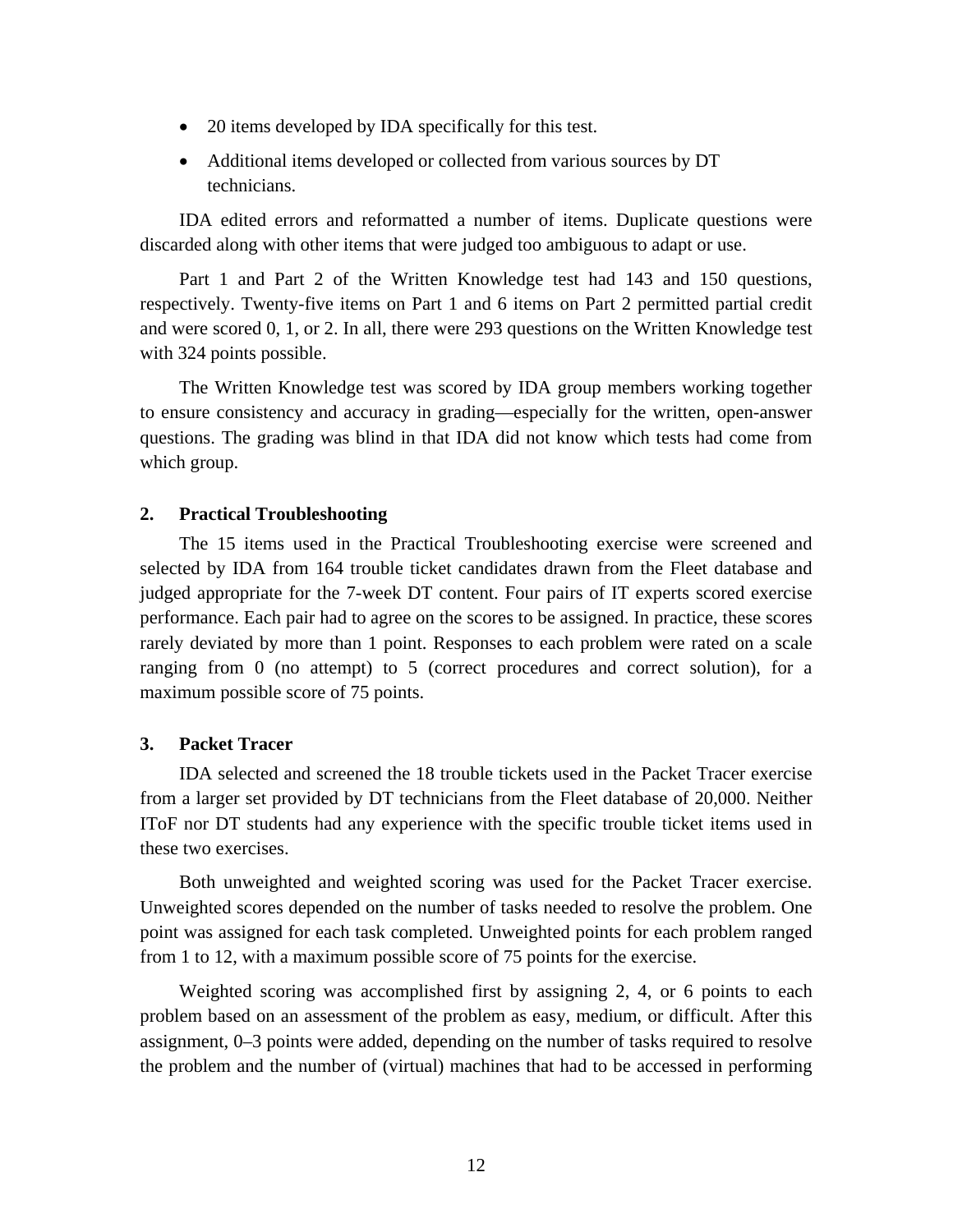these tasks. Total weighted points for the problems ranged from 2 to 9, with a maximum total score of 74 points for the weighted scores.

#### **4. Oral Examination**

Each student in the Oral Examination was examined on a 0–5 scale with regard to the following six core topics: Networking, Workstations, Domain Controllers, Domain Name System, Disk Management, and Exchange. Students who demonstrated effectively no knowledge of a topic were assigned 0 points; those who were judged to possess typical knowledge and skills of "A" School students were assigned 2 points; those who demonstrated knowledge and skills typical of ITs with 1–3 years' experience received 3 points; 4 points were assigned to those who demonstrated knowledge and skills typical of ITs with more than 3 years' experience; students who demonstrated more knowledge than members of the Board possessed were awarded 5 points. Each of the 3 Board members scored each student so that a total of 90 points could be awarded to a student for the 6 topics.

Each Board member also assigned scores on a 0–5 scale to each student for the level of Satisfaction a manager might have with the student's likely performance on an IT team. Each Board member also assigned scores on a 0–5 scale based on the student's demonstrated confidence in his or her IT capabilities. These scores were assigned by the 3 Board members separately and then added so the maximum score any student could receive for either Satisfaction or Confidence was 15.

Note that the Oral Examinations were scored on a ranking scale—4 is greater than 2, for example—not on a ratio scale. That is, it would be incorrect to say that 4 is twice as large as 2, nor could we say that the difference between 1 and 3 is the same as the difference between 2 and 4. The scores are rankings and their averages only report an average ranking for a group.

#### **C. Results**

#### **1. Written Knowledge Test**

Tables 6–11 compare the written test results. One test had to be discarded from the ILE group, leaving 17 rather than 18 students in that group.

DT students' scores were significantly higher from a statistical standpoint than those of IToF students, ILE students, and (again) the instructors (Tables 6–8), with effect sizes of 1.95, 4.68, and 1.35, respectively, all of which would be considered very large. An effect size of 1.95 is roughly equivalent to increasing performance at the 50th percentile to that of the 97th percentile, and an effect size of 1.35 is roughly equivalent to increasing performance at the 50th percentile to that of the 91st percentile. An effect size of 4.68 is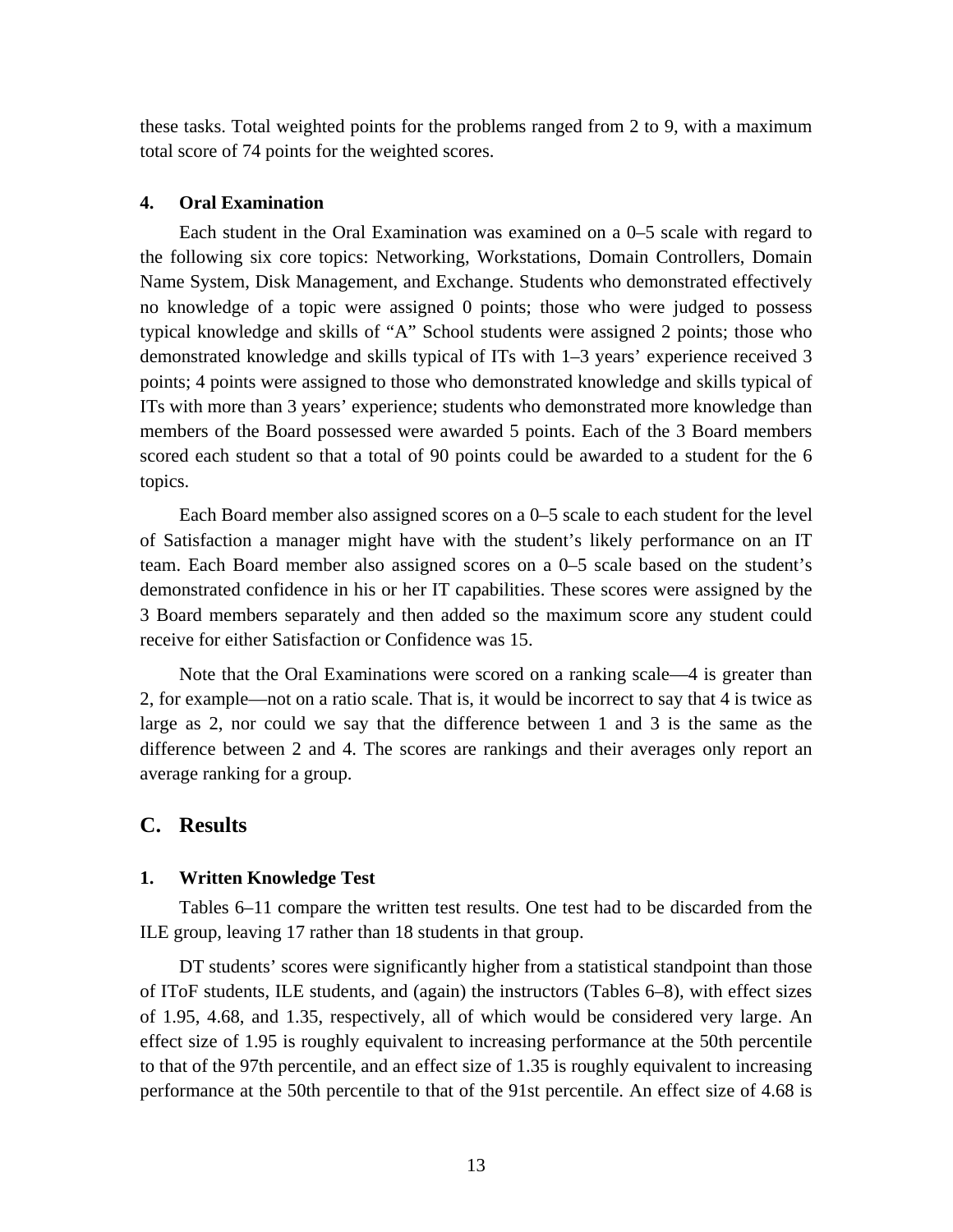beyond those included in standard charts. Here, we may be exceeding the practical use of effect size as a metric.

IToF students significantly outscored the ILE students (Table 9) with another effect size (3.54) that is beyond standard charts, and which, again, may be beyond the practical use of effect size as a metric. There was, however, no practical or statistical difference between IToF student scores and instructors' scores on the Written Knowledge Test (Table 10).

As in the April assessment, ILE students were again outscored by their instructors (Table 11).

|                 | <b>Digital Tutor</b> |    |                 | <b>IT of the Future</b> |    | <b>Effect</b> |                        |
|-----------------|----------------------|----|-----------------|-------------------------|----|---------------|------------------------|
| <b>Mean</b>     | <b>Std Dev</b>       | N  | Mean            | <b>Std Dev</b>          | N  | Probability   | <b>Size</b><br>(Sigma) |
| 207.90<br>(64%) | 37.30                | 20 | 145.75<br>(45%) | 25.18                   | 20 | p < .001      | 1.95                   |

#### **Table 6. Written knowledge test scores of DT and IToF students.**

#### **Table 7. Written knowledge test scores of DT and ILE students.**

|                 | <b>Digital Tutor</b> |    |                | <b>Integrated Learning</b><br><b>Environment</b> | Probability | <b>Effect</b><br><b>Size</b> |         |
|-----------------|----------------------|----|----------------|--------------------------------------------------|-------------|------------------------------|---------|
| <b>Mean</b>     | <b>Std Dev</b>       | N  | <b>Mean</b>    | <b>Std Dev</b>                                   | N           |                              | (Sigma) |
| 207.90<br>(64%) | 37.30                | 20 | 64.52<br>(20%) | 19.96                                            | 17          | p < .001                     | 4.68    |

#### **Table 8. Written knowledge test scores of DT students and instructors.**

| <b>Digital Tutor</b> |                |    |                 | <b>Instructors</b> |    | <b>Effect</b> |                        |
|----------------------|----------------|----|-----------------|--------------------|----|---------------|------------------------|
| <b>Mean</b>          | <b>Std Dev</b> | N  | <b>Mean</b>     | <b>Std Dev</b>     | N  | Probability   | <b>Size</b><br>(Sigma) |
| 207.90<br>(64%)      | 37.30          | 20 | 149.30<br>(46%) | 53.96              | 10 | p < .01       | 1.35                   |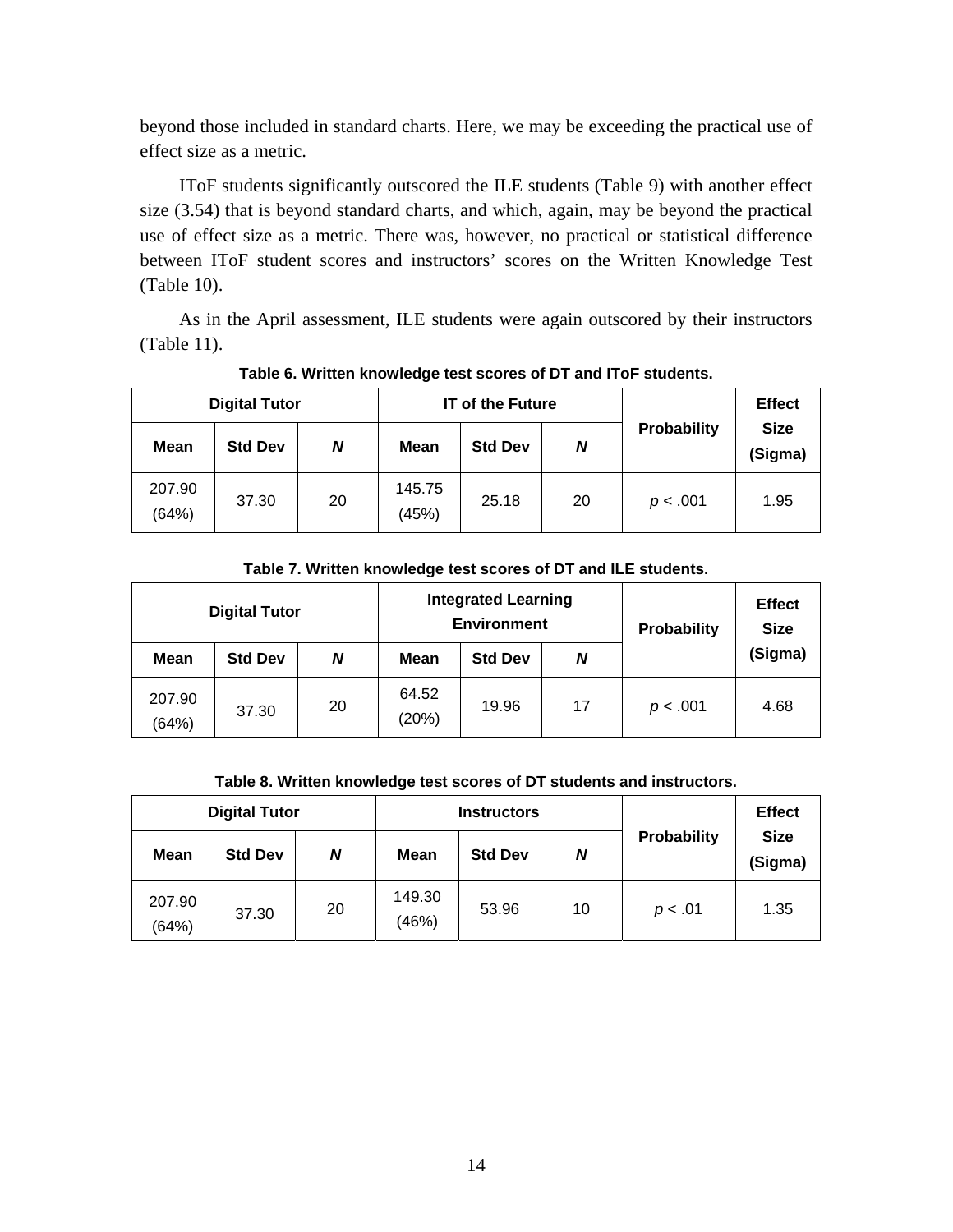|                 | <b>IT of the Future</b> |    |                | <b>Integrated Learning</b><br><b>Environment</b> | Probability | <b>Effect</b><br><b>Size</b> |         |
|-----------------|-------------------------|----|----------------|--------------------------------------------------|-------------|------------------------------|---------|
| <b>Mean</b>     | <b>Std Dev</b>          | N  | <b>Mean</b>    | <b>Std Dev</b>                                   | N           |                              | (Sigma) |
| 145.75<br>(45%) | 25.18                   | 20 | 64.52<br>(20%) | 19.96                                            | 17          | p < .001                     | 3.54    |

**Table 9. Written knowledge test scores of IToF and ILE students.** 

#### **Table 10. Written knowledge test scores of IToF students and Instructors.**

|                 | <b>IT of the Future</b> |    |                 | <b>Instructors</b> |    | <b>Effect</b>             |                        |
|-----------------|-------------------------|----|-----------------|--------------------|----|---------------------------|------------------------|
| Mean            | <b>Std Dev</b>          | N  | <b>Mean</b>     | <b>Std Dev</b>     | N  | Probability               | <b>Size</b><br>(Sigma) |
| 145.75<br>(45%) | 25.18                   | 20 | 149.30<br>(46%) | 53.96              | 10 | <b>Not</b><br>significant | 0.10                   |

**Table 11. Written knowledge test scores of ILE students and Instructors.** 

| <b>Integrated Learning</b><br><b>Environment</b> |                |    | <b>Instructors</b> |                |    | Probability | <b>Effect</b><br><b>Size</b> |
|--------------------------------------------------|----------------|----|--------------------|----------------|----|-------------|------------------------------|
| <b>Mean</b>                                      | <b>Std Dev</b> | N  | Mean               | <b>Std Dev</b> | N  |             | (Sigma)                      |
| 64.52<br>(20%)                                   | 19.96          | 17 | 149.30<br>(46%)    | 53.96          | 10 | p < .001    | 2.35                         |

Table 12 shows high, median, and low scores on the Written Knowledge test for the student groups.

**Table 12. High, median, and low scores for the Written Knowledge test (from a maximum score of 324).** 

| High<br><b>Student Group</b> |           | <b>Median</b> | Low       |  |
|------------------------------|-----------|---------------|-----------|--|
| DT                           | 271 (84%) | 204 (63%)     | 133 (41%) |  |
| 210 (65%)<br><b>IToF</b>     |           | 139 (43%)     | 113 (35%) |  |
| ILE.                         | 70 (22%)  | 58 (18%)      | 27 (8%)   |  |

## **2. Practical Troubleshooting Exercises**

This exercise presented 15 Trouble Tickets on virtual systems. It was undertaken by DT and IToF students. Among the tests, this exercise seems closest to the IT duties required in Navy Fleet operations. Its items were directly drawn from the database of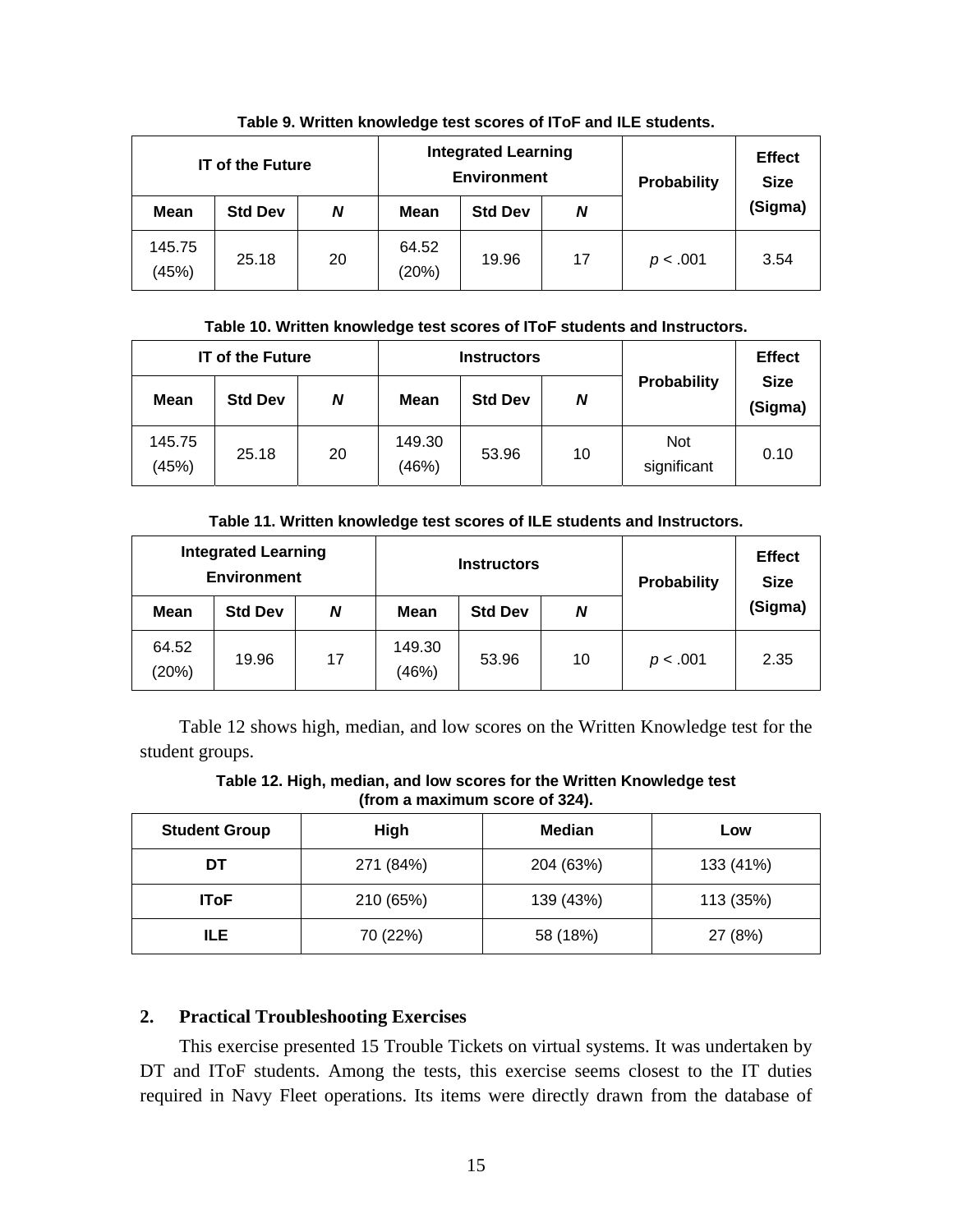Fleet trouble tickets described earlier. Students performed the exercise without a visual aid like Packet Tracer but with their class notes because reference material is available and commonly used in Fleet IT duty. Students in this exercise received a score of 0–5 for each of the 15 items: 0 for no attempt at solution and 5 for a complete and satisfactory resolution of the problem.

Aggregate scores for the two groups are shown in Table 13. The difference between the two group means is about 4.6. It is statistically significant, with an effect size of 1.90, which would be considered very large. Roughly, this effect size suggests an improvement from 50th percentile performance to that of 97th percentile performance. Notably, 9 of the IToF students scored 0, indicating that the dynamic range of this exercise was too limited and the test itself was too difficult for that group.

|             | <b>Digital Tutor</b> |    | <b>IT of the Future</b> |                |    |             | <b>Effect</b>          |
|-------------|----------------------|----|-------------------------|----------------|----|-------------|------------------------|
| <b>Mean</b> | <b>Std Dev</b>       | Ν  | <b>Mean</b>             | <b>Std Dev</b> | N  | Probability | <b>Size</b><br>(Sigma) |
| 26.55       | 14.09                | 20 | 5.65                    | 6.56           | 20 | p < .001    | 1.90                   |

**Table 13. Practical Troubleshooting exercise scores of DT and IToF students.** 

Table 14 shows high, median, and low scores for the two groups that took the Practical Troubleshooting Exercises.

**Table 14. High, median, and low scores for the Practical Troubleshooting exercises (from a maximum score of 75).** 

| <b>Student Group</b> | High     | <b>Median</b> | Low        |  |
|----------------------|----------|---------------|------------|--|
| DT                   | 50 (67%) | 22 (29%)      | 6(8%)      |  |
| lToF                 | 19 (25%) |               | $0.0(0\%)$ |  |

#### **3. Packet Tracer Exercise**

This exercise consisted of 18 Trouble Tickets presented on virtual systems using the Packet Tracer program. It was scored in two ways. In the unweighted case, scores simply consisted of the number of tasks needed to resolve the problem being presented. In the weighted case, scores were first based on the difficulty of the problem that was presented and then augmented in accord with the number of tasks needed to resolve it.

Table 15 shows results for DT and IToF scores that were not weighted. Table 16 shows high, medium, and low unweighted scores for both groups. Comparisons of weighted scores for the two groups are shown in Table 17, with their high, medium, and low scores shown in Table 18. In both comparisons, the results statistically favor the DT students, but more for weighted than unweighted scores. The effect size of 0.74 for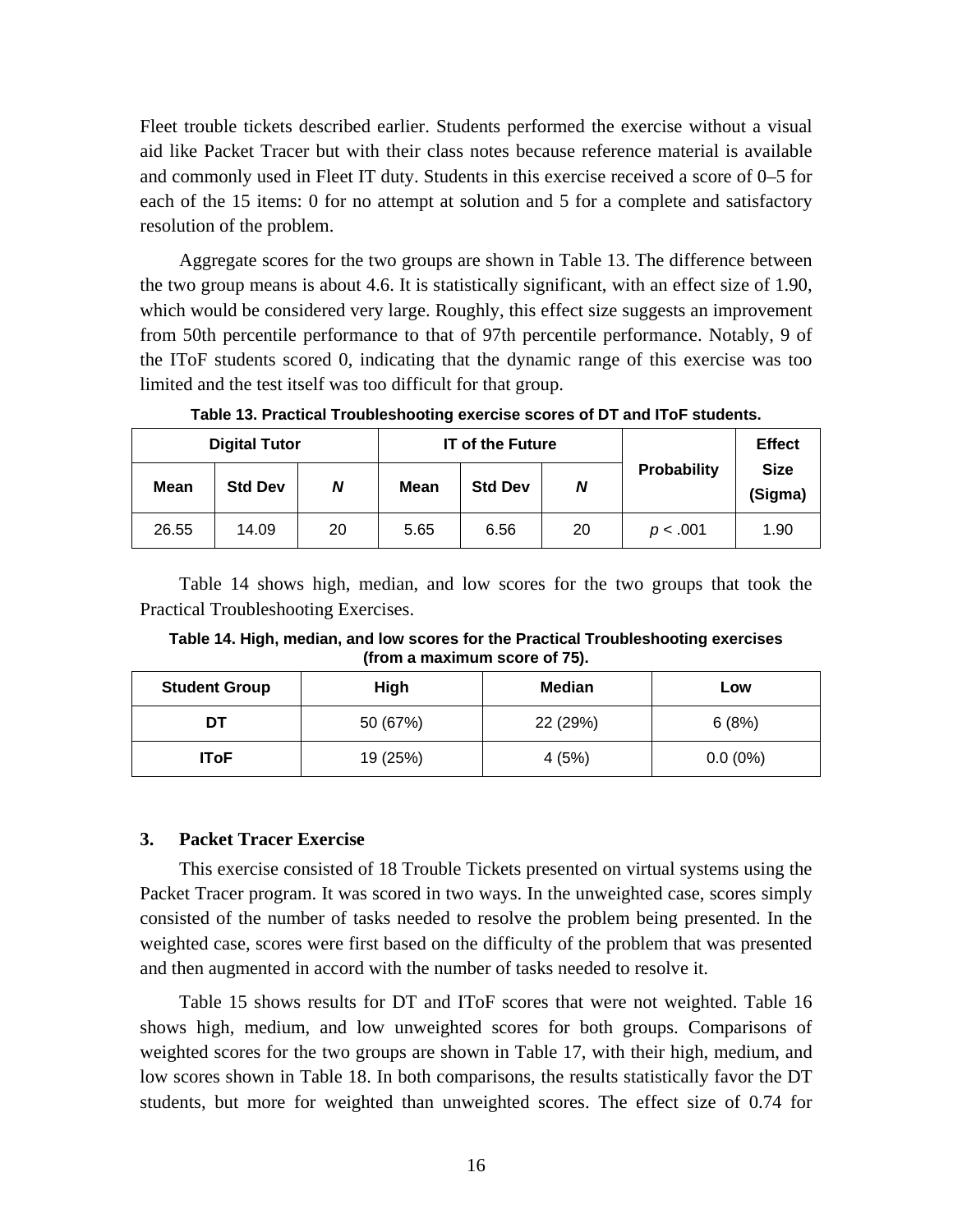unweighted scores would be classified as large, roughly amounting to a performance improvement from the 50th percentile to the 77th percentile. The effect size for weighted scores would be considered very large and suggests a performance improvement from the 50th percentile to the 84th percentile.

|             | <b>Digital Tutor</b> |    |             | <b>IT of the Future</b> |    |             | <b>Effect</b>          |
|-------------|----------------------|----|-------------|-------------------------|----|-------------|------------------------|
| <b>Mean</b> | <b>Std Dev</b>       | N  | <b>Mean</b> | <b>Std Dev</b>          | N  | Probability | <b>Size</b><br>(Sigma) |
| 36.91       | 16.2                 | 20 | 25.29       | 15.3                    | 20 | p < .05     | 0.74                   |

**Table 15. Unweighted Packet Tracer exercise scores of DT and IToF students.** 

**Table 16. High, median, and low unweighted scores for the Packet Tracer exercises (from a maximum score of 75).** 

| <b>Student Group</b>    | High       | <b>Median</b> | Low      |  |
|-------------------------|------------|---------------|----------|--|
| DT                      | 63.5 (85%) | 34.5 (46%)    | 9.1(12)  |  |
| 57 (76%)<br><b>IToF</b> |            | 20.5 (27%)    | $0(0\%)$ |  |

| Table 17. Weighted Packet Tracer Exercise Scores of DT and IToF students. |  |
|---------------------------------------------------------------------------|--|
|---------------------------------------------------------------------------|--|

| <b>Digital Tutor</b> |                |    | <b>IT of the Future</b> |                |    |             | <b>Effect</b>          |
|----------------------|----------------|----|-------------------------|----------------|----|-------------|------------------------|
| <b>Mean</b>          | <b>Std Dev</b> | N  | Mean                    | <b>Std Dev</b> | N  | Probability | <b>Size</b><br>(Sigma) |
| 30.39                | 15.90          | 20 | 15.85                   | 13.0           | 20 | p < .01     | 1.00                   |

**Table 18. High, median, and low weighted scores for the Packet Tracer exercises (from a maximum score of 74).** 

| <b>Student Group</b> | High       | <b>Median</b> | Low        |  |
|----------------------|------------|---------------|------------|--|
| DT                   | 60.7 (81%) | 28.4 (38%)    | 7.2 (10%)  |  |
| <b>IToF</b>          | 50.7 (69%) | 10.9 (15%)    | $0.0(0\%)$ |  |

In both scoring procedures for the Packet Tracer exercise, the means and the medians of the DT scores are closer to one another than those of the IToF scores. This result suggests more skewing among IToF than DT students. The skew is to the left in these cases, indicating more low- than high-scoring students relative to the group. This result agrees with a common expectation that more students will fall behind in group instruction (predominant in IToF instruction) than in individualized, tutorial instruction (predominant in DT instruction) (e.g., Corno and Snow 1986). These results for the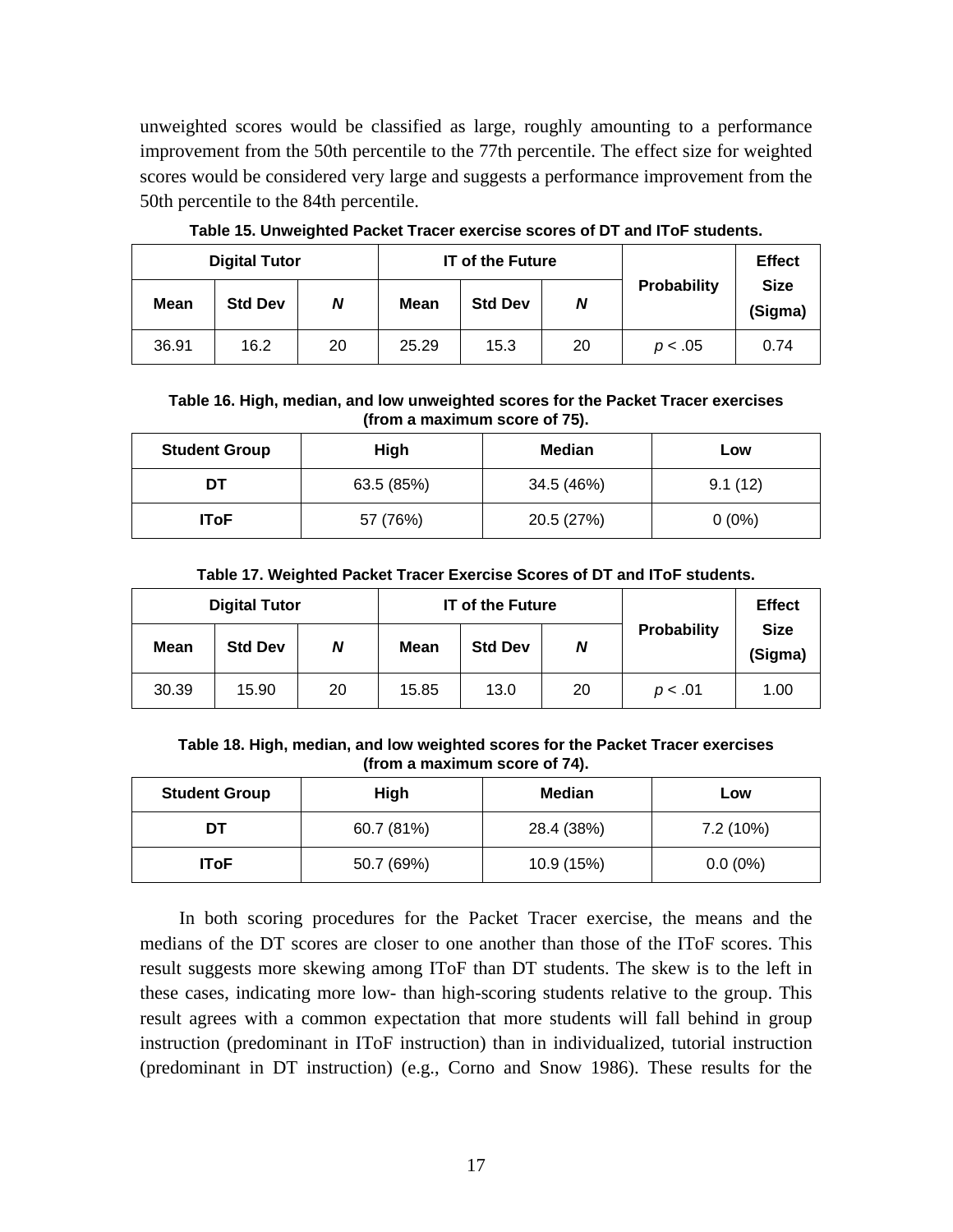Packet Tracer exercises echo the differences between means and medians found for the Written Knowledge tests in both the April and November assessments.

#### **4. Oral Reviews**

These reviews provided an opportunity to examine the DT and IToF students in a less structured fashion based around the core set of topics listed earlier. Students were drawn for this review at random from both groups. This was a valuable exercise, particularly given the background and quality of the Oral Board members. Still, the Board members needed more time for the reviews to increase both the number of students examined and the depth with which the Board could examine them.

Table 19 shows results for the average total scores in the DT and IToF groups. The DT students scored statistically higher than the IToF students, with an effect size of 1.34, which would be considered very large.

As stated above, this was a blind review. However, differences between the two groups became clear. The response by one of the Board members summarizes an impression evidently shared by all three:

It seemed comparatively unambiguous that the Digital Tutor students understood IT in a way that the other students did not, even though they had less than 7 weeks of exposure compared to the 16 [19] weeks the IT of the Future [students] spent prior to this event. The confidence of the digital tutor students and their clear knowledge was very considerable. This was further displayed when they provided correct answers or explanations quickly which resulted in further deeper dives for level of comprehension. All 3 panel members were impressed.

| <b>Digital Tutor</b> |                |   | <b>IT of the Future</b> |                |   |             | <b>Effect</b>          |
|----------------------|----------------|---|-------------------------|----------------|---|-------------|------------------------|
| <b>Mean</b>          | <b>Std Dev</b> | N | <b>Mean</b>             | <b>Std Dev</b> | N | Probability | <b>Size</b><br>(Sigma) |
| 2.31                 | 0.07           |   | 1.39                    | 0.44           | 6 | p < .05     | 3.02                   |

**Table 19. Average ranking of DT and IToF students from the Oral Reviews.** 

Results for the Satisfaction and Confidence scores are shown in Tables 20 and 21. In both cases, the results are statistically significant and show large effect sizes, but less so for Satisfaction than for Confidence, thereby reinforcing long-standing results from testing programs suggesting that confidence and competence are not closely related (e.g., Shuford and Brown, 1974).

These findings are promising, but because of the small number of students interviewed, they need additional verification.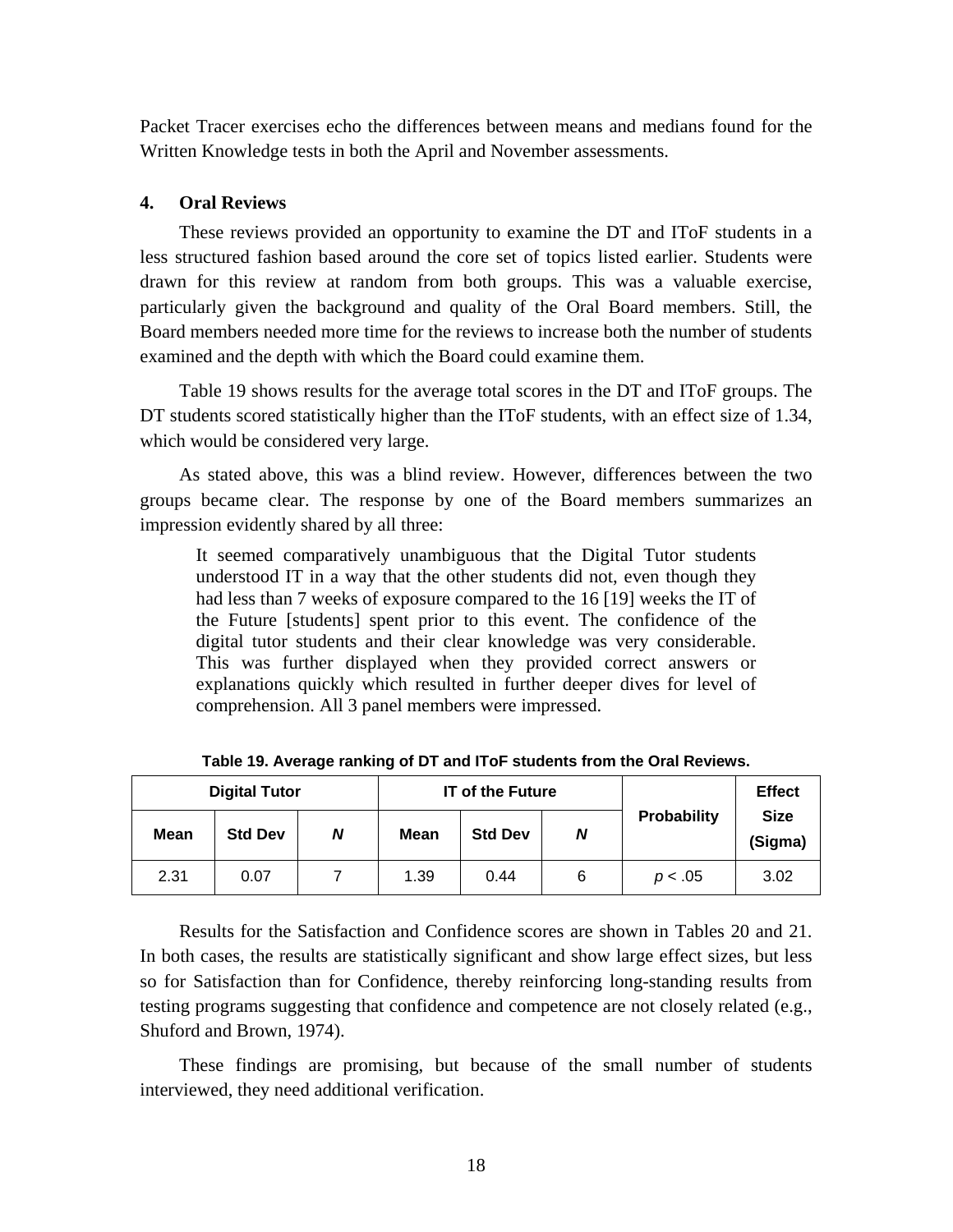|             | <b>Digital Tutor</b> |   |             | <b>IT of the Future</b> |   |             | <b>Effect</b>          |
|-------------|----------------------|---|-------------|-------------------------|---|-------------|------------------------|
| <b>Mean</b> | <b>Std Dev</b>       | N | <b>Mean</b> | <b>Std Dev</b>          | N | Probability | <b>Size</b><br>(Sigma) |
| 3.26        | 0.98                 |   | 1.90        | 0.56                    | 6 | p < .01     | 1.81                   |

**Table 20. Average Satisfaction ranking of DT and IToF students from the Oral Reviews.** 

## **Table 21. Average Confidence ranking of DT and IToF students from the Oral Reviews.**

|             | <b>Digital Tutor</b> |   |      | <b>IT of the Future</b> |   |             | <b>Effect</b>          |
|-------------|----------------------|---|------|-------------------------|---|-------------|------------------------|
| <b>Mean</b> | <b>Std Dev</b>       | N | Mean | <b>Std Dev</b>          | N | Probability | <b>Size</b><br>(Sigma) |
| 3.27        | 0.88                 |   | 1.80 | 0.73                    | 6 | p < .01     | 1.80                   |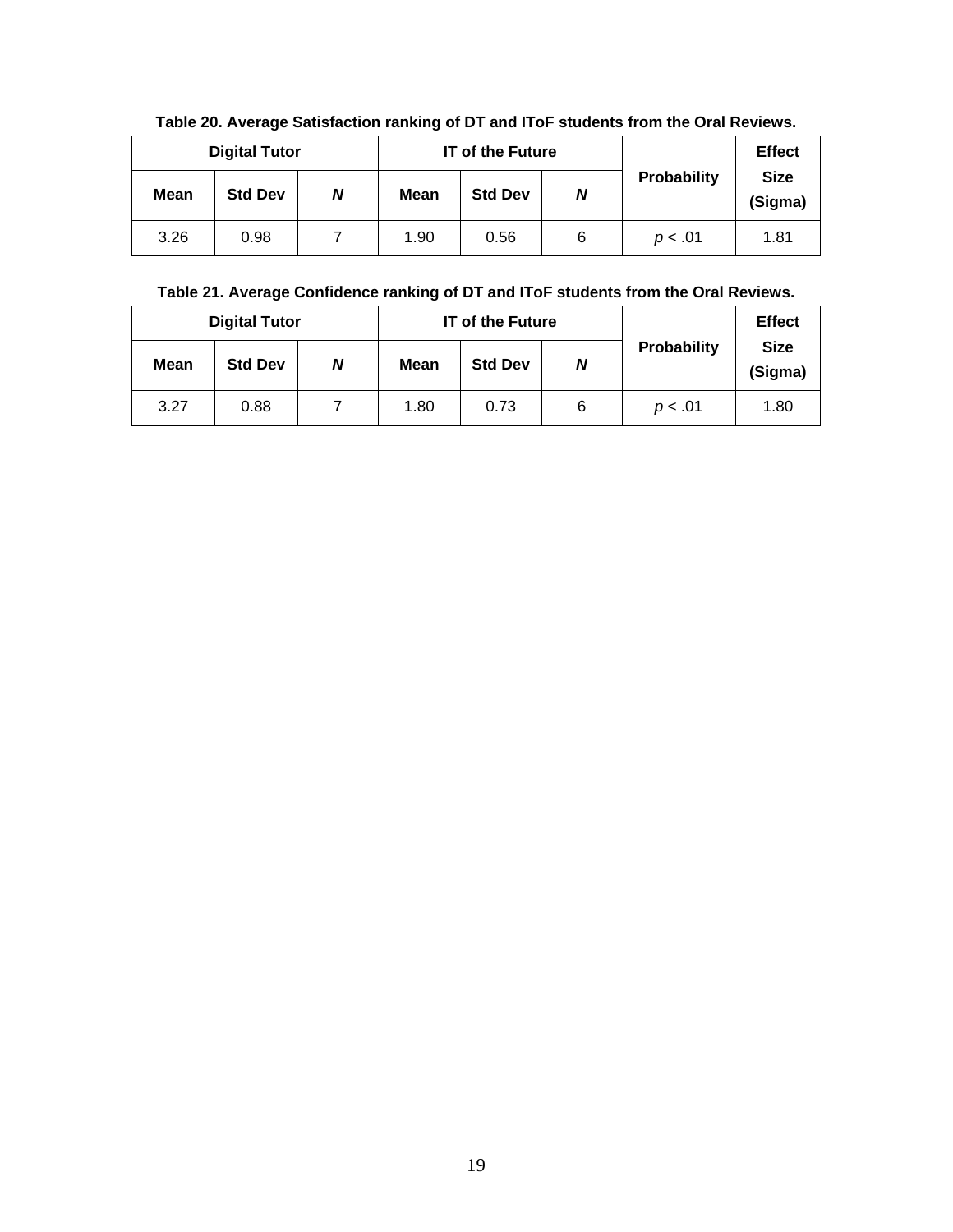## **5. Additional Notes**

The impact of DT technology seems evident in DT student data where there appears to be a "dosage effect." Taking ILE graduates as a baseline, the effect size of DT training rose in these assessments from 2.81 after 4 weeks of DT training to 4.68 after 7 weeks of DT training. It may increase even more with the full 16 weeks of training planned for the tutor.

Correlations between the AFQT and Written Knowledge test scores were found to be 0.56 for DT, 0.45 for IToF, and 0.27 for ILE students. Ability as measured by the AFQT then accounted for 20%–30% of the variance in Written test scores among the DT and IToF students, but less than 10% of that variance among the ILE students.

Correlations between AFQT and Troubleshooting scores of the DT students were 0.32, but 0.64 between their Written Knowledge test and Troubleshooting scores, indicating that, AFQT ability aside, the DT students were able to put the IT knowledge they had acquired to practical use. Similar comparison of correlations for IToF students cannot be made because of the limited dynamic range of the Practical Troubleshooting test for these students—the correlation between their Written test and Troubleshooting scores was 0.07, as was the correlation between their AFQT and Troubleshooting scores.

Correlations for DT students between AFQT and unweighted Packet Tracer scores were 0.33; between the AFQT and weighted Packet Tracer scores they were 0.31. Similar correlations for the IToF students were 0.41 for unweighted Packet Tracer and 0.51 for weighted Packet Tracer scores.

Correlations for DT students between Written test and unweighted Packet Tracer scores were 0.73; for the Weighted Packet Tracer scores they were 0.68. Similar correlations for the IToF students were 0.63 for unweighted Packet Tracer and 0.76 for weighted Packet Tracer scores. These correlations suggest that both groups were able to apply the IT knowledge they had acquired to problems in the Packet Tracer exercise.

It appears then that the ability measured by the AFQT helps both DT and IToF students acquire IT knowledge, but instruction in applying that knowledge remains of considerable importance in training for practical IT duties—echoing a result typically found in research on problem-solving (e.g., Mayer and Wittrock 1996). These findings also indicate the importance of a spiral approach—learn a little then apply it, learn a little more then apply it to more difficult problems, and so on—in this and in other training.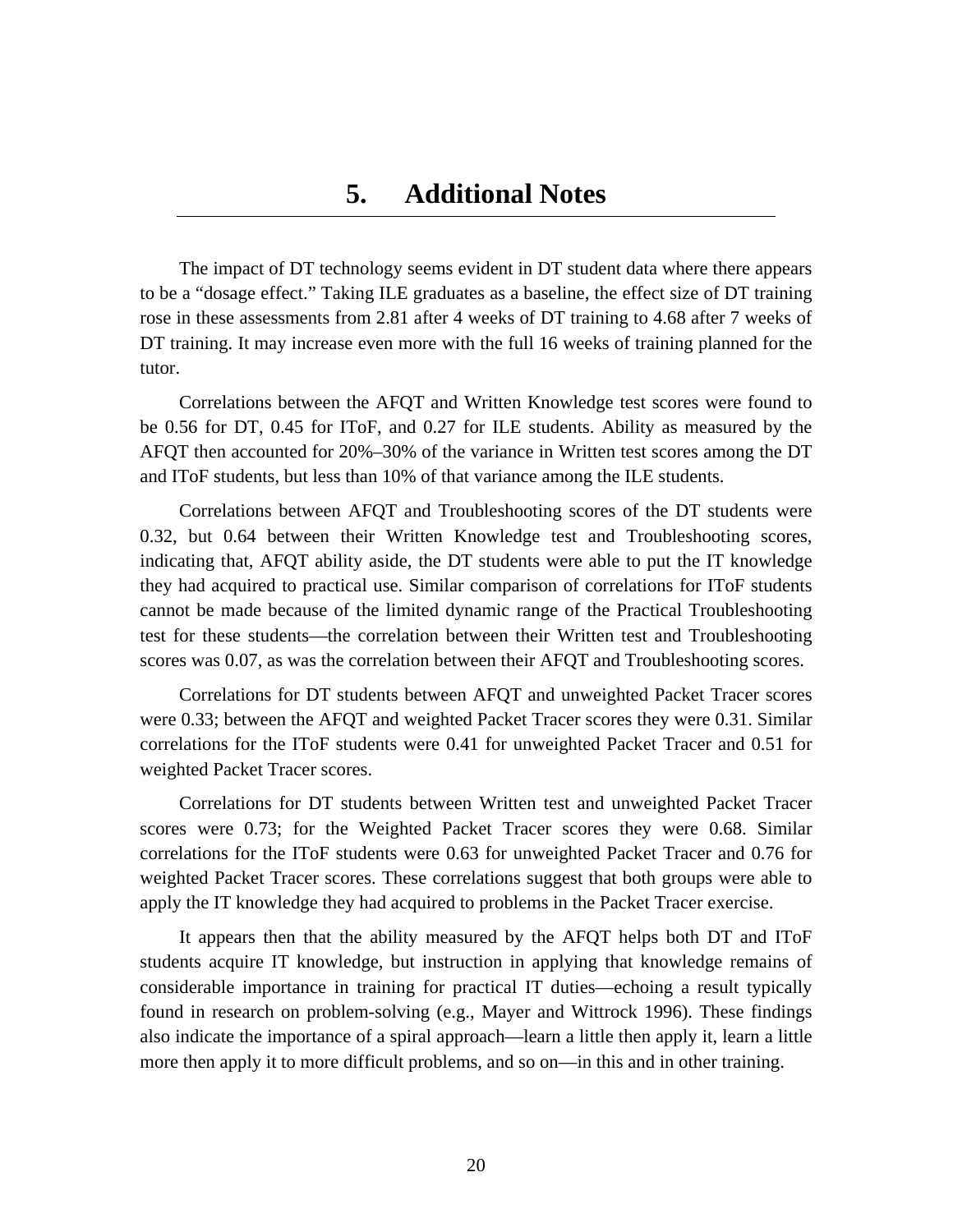Along with most computer-assisted instruction, which can substitute technology for human labor, DT training may realize greater economies of scale than can IToF, which relies heavily on human instructors and classroom learning. The same should be true for ILE training, which also uses computer-assisted instruction, but which is providing students with considerably less capability than either IToF or DT training. As Clark (1983) emphasized in a widely noted article, technology, or any other medium, does not by itself guarantee high-quality instruction. Good design of the instruction and its proper implementation remain essential.

IToF instruction provides students with more IT skill and knowledge than ILE instruction, but not as much as the DT, and it takes more time to do so. It may increase manpower costs by holding students longer in training (19 weeks) than either DT (eventually 16 weeks) or ILE (average of 8 weeks), while producing less skilled ITs for Fleet IT duty than the DT.

DT training is expensive to produce. However, moderate- to large-scale training is far more sensitive to delivery costs than development costs (Fletcher and Chatham 2010). The perennial problem of up-front versus life-cycle costs remains. Funding to develop DT training is minor compared with the substantial savings and operational effectiveness to be gained from it (Cohn and Fletcher 2010). Unfortunately, these savings occur almost entirely in the Fleet and in overall operational effectiveness, while development costs may have to borne by the Navy's residential training establishment, which operates with far fewer financial resources.

Finally, and in brief, it appears that the DT training will:

- Provide students with the knowledge and practical skills necessary to perform IT duties required by CID training and needed to perform Navy operational IT duties.
- Provide students with substantially more IT skill and knowledge in considerably less time than IToF or ILE training.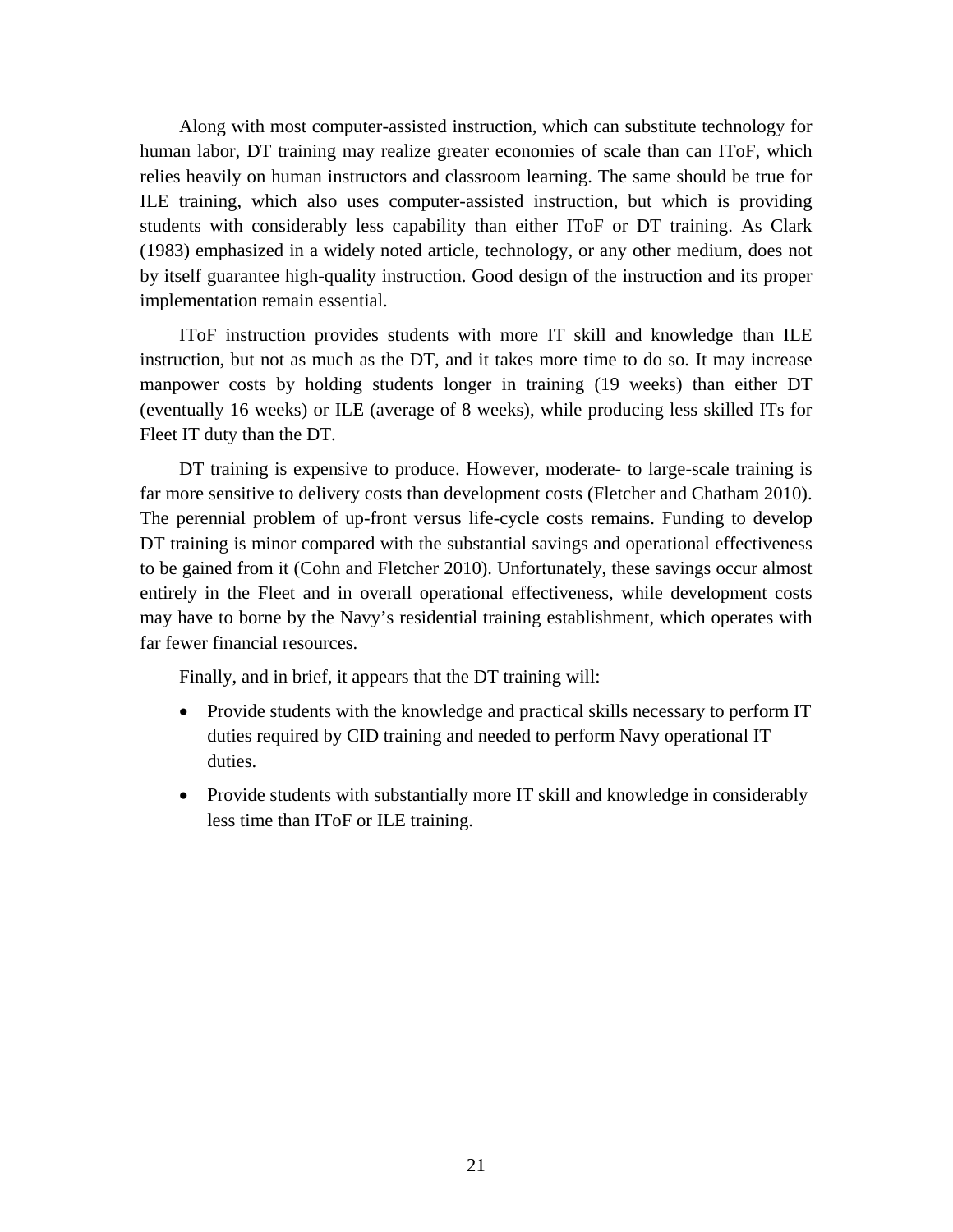- Bloom, B. S. 1984. "The 2 Sigma Problem: The Search for Methods of Group Instruction as Effective as One-to-One Tutoring." *Educational Researcher* 13: 4–16.
- Brown, J. S., R. R. Burton, and A. G. Bell. 1975. "SOPHIE: A Step Toward Creating a Reactive Learning Environment." *International Journal of Man-Machine Studies* 7: 675–96.
- Carbonell, J. R. 1970. "AI in CAI: An Artificial Intelligence Approach to Computer-Assisted Instruction." *IEEE Transactions on Man-Machine Systems* 11: 190–202.
- Clark, R. E. 1983. "Reconsidering Research on Learning from Media." *Review of Educational Research* 53: 445–59.
- Cohen, J. 1988. *Statistical Power Analysis for the Behavioral Sciences.* 2nd. ed. Hillsdale, NJ: Lawrence Erlbaum Associates.
- Cohn, J., and J. D. Fletcher. 2010. "What Is a Pound of Training Worth? Frameworks and Practical Examples for Assessing Return on Investment in Training." *Proceedings of the InterService/Industry Training, Simulation and Education Annual Conference*. Arlington, VA: National Training and Simulation Association.
- Corno, L., and R. E. Snow. 1986. "Adapting Teaching to Individual Differences Among Learners." In *Handbook of Research on Teaching,* 3rd. ed., edited by M. C. Wittrock, 605–29. New York, NY: Macmillan Publishing.
- Fletcher, J. D. 1990. "Individualized Systems of Instruction." In *Encyclopedia of Educational Research,* 6th ed., edited by M. C. Alkin, 613–20. New York, NY: Macmillan.
- ———. 2009. "Education and Training Technology in the Military." *Science* 323: 72–75.
- ———. 2010. *Phase 1 IWAR Test Results.* IDA Document D-4047. Alexandria, VA: Institute for Defense Analyses.
- Fletcher, J. D., and R. E. Chatham. 2010. "Measuring Return on Investment in Military Training and Human Performance." In *Human Performance Enhancements in High-Risk Environments,* edited by J. Cohn and P. O'Connor, 106–28. Santa Barbara, CA: Praeger/ABC-CLIO.
- Glass, G. V., and B. McGaw. 1980. "Choice of the Metric for Effect Size in Meta-Analysis." *American Educational Research Journal* 17: 325–27.
- Graesser, A. C., and N. K. Person. 1994. "Question Asking During Tutoring." *American Educational Research Journal* 31: 104–37.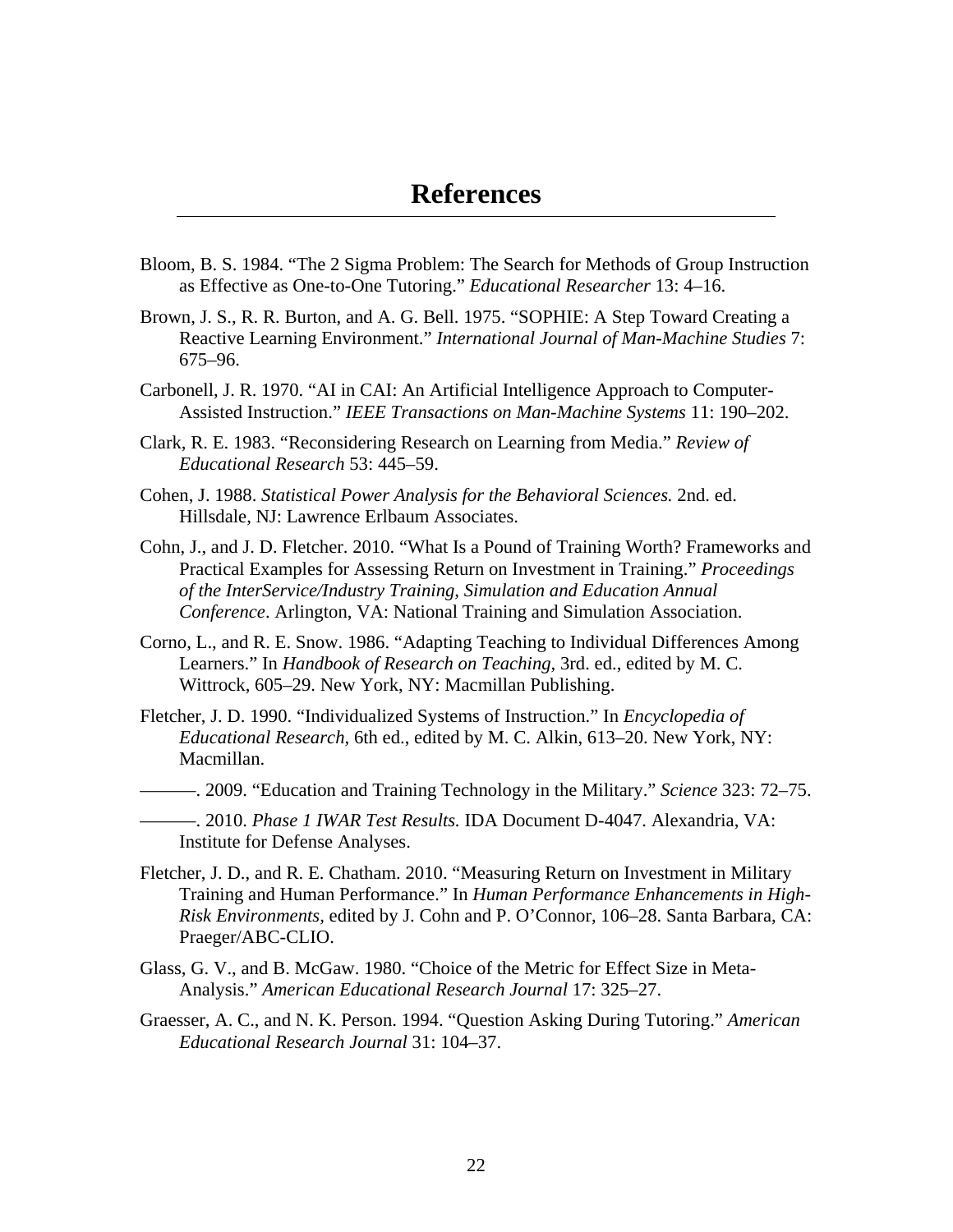- Graesser, A. C., S. K. D'Mello, and W. Cade. 2010. "Instruction Based on Tutoring." In *Handbook of Research on Learning and Instruction,* edited by R. E. Mayer and P. A. Alexander*.* New York: Routledge Press.
- Hedges, L. V., and I. Olkin. 1985. *Statistical Methods for Meta-Analysis*. Orlando, FL: Academic Press.
- Kiszely, J. 2007. *Post-Modern Challenges for Modern Warriors.* The Shrivenham Papers, number 5. Shrivenham, UK: Defence Academy of the United Kingdom.
- Luckin, R., K. R. Koedinger, and J. Greer, eds. 2007. *Artificial Intelligence in Education*. Amsterdam: IOS Press.
- Mayer, R. E., and M. C. Wittrock. 1996. "Problem-Solving Transfer." In *Handbook of Educational Psychology,* edited by D. C. Berliner, and R. C. Calfee, 47–62. New York: Macmillan.
- Psotka, J., L. D. Massey, and S. A. Mutter, eds. 1988. *Intelligent Tutoring Systems: Lessons Learned*. Hillsdale, NJ: Lawrence Erlbaum Associates.
- Rosenthal, R. L. 1991. *Meta-Analytic Procedures for Social Research.* Newbury Park, CA: Sage.
- Scriven, M. 1975. "Problems and Prospects for Individualization." In *Systems of Individualized Education,* edited by H. Talmage, 199–210. Berkeley, CA: McCutchan.
- Shuford, E. H., and T. A. Brown. 1974. *Rationale of Computer-Administered Admissible Probability Assessment.* R-1371-ARPA. Santa Monica, CA: RAND Corporation.
- Sleeman, D., and J. S. Brown, eds. 1982. *Intelligent Tutoring Systems.* New York, NY: Academic Press.
- Wisher, R. A., M. A. Sabol, and J. A. Ellis. 1999. *Staying Sharp: Retention of Military Knowledge and Skills.* ARI Special Report 39. Alexandria, VA: U.S. Army Research Institute for the Behavioral and Social Sciences (http://www.ari.army.mil).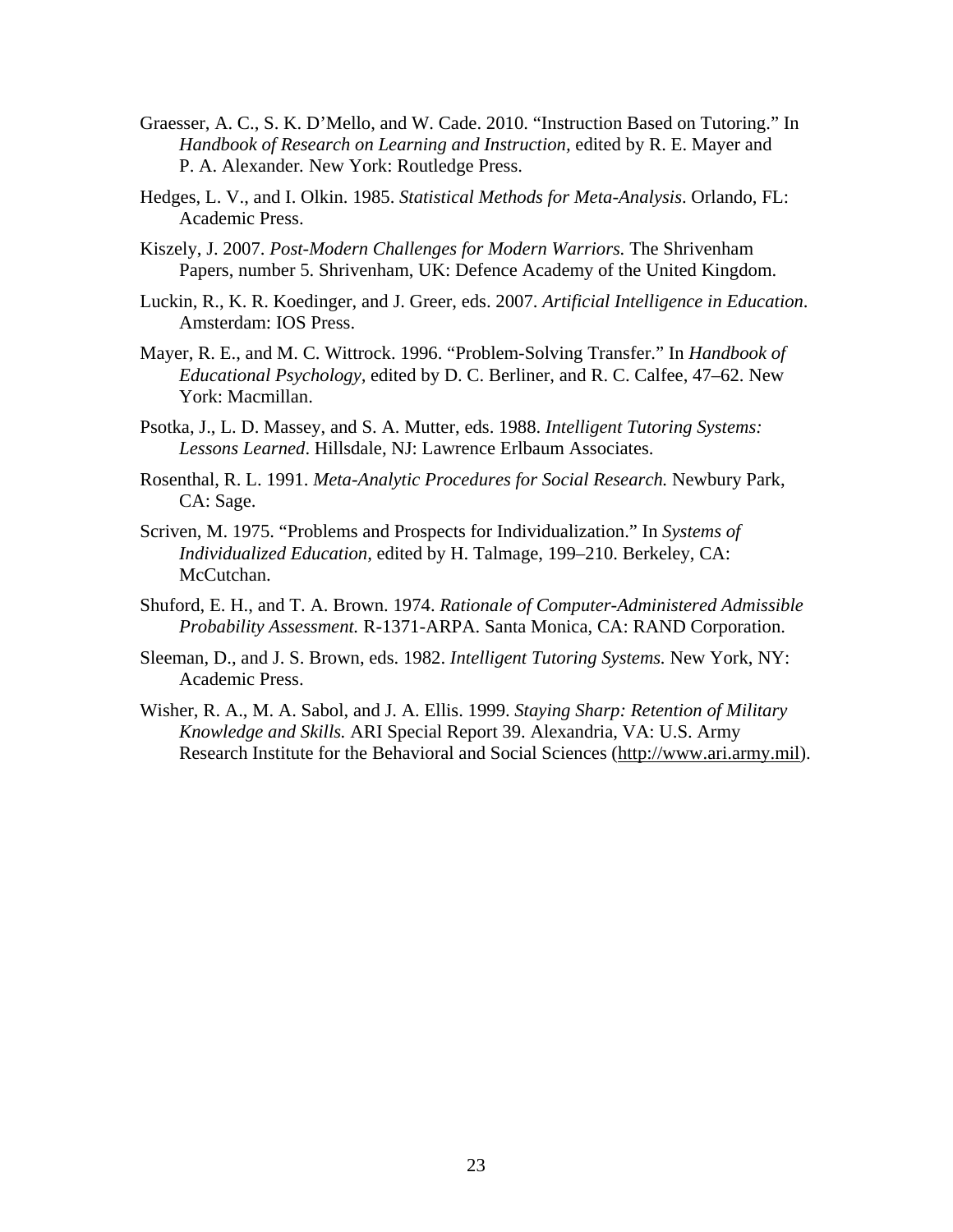# **Abbreviations**

| AFQT         | <b>Armed Forces Qualification Test</b>         |
|--------------|------------------------------------------------|
| <b>AOR</b>   | Area of Responsibility                         |
| <b>CID</b>   | Center for Information Dominance [Navy]        |
| <b>DARPA</b> | Defense Advanced Research Projects Agency      |
| DT.          | Digital Tutor                                  |
| <b>FSET</b>  | Fleet Systems Engineering Team                 |
| ILE          | <b>Integrated Learning Environment</b>         |
| IT           | <b>Information Systems Technology [rating]</b> |
| <b>IToF</b>  | IT of the Future                               |